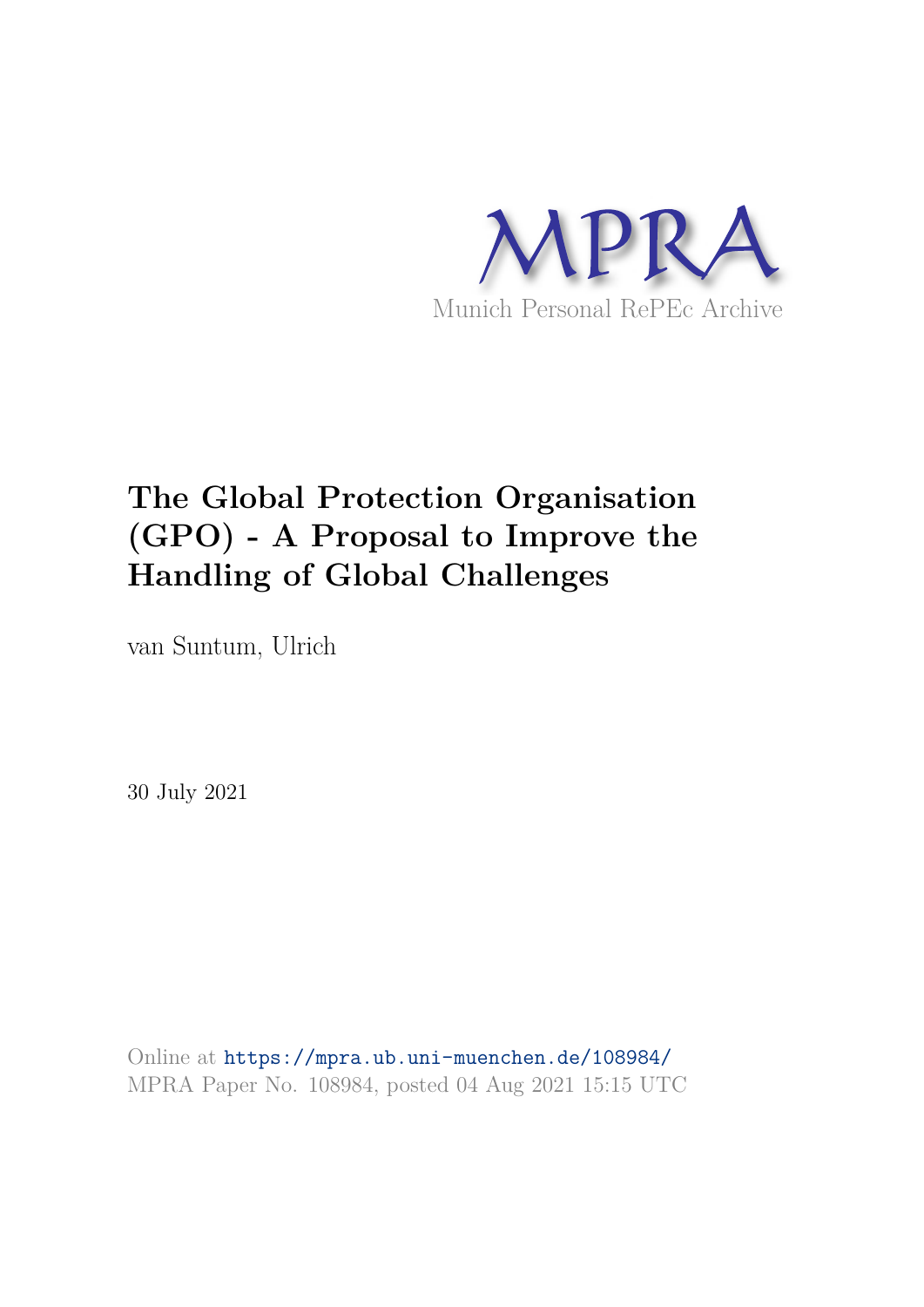# **The Global Protection Organisation (GPO) -**

# **A Proposal to Improve the Handling of Global Challenges By Ulrich van Suntum[1](#page-1-0)**

#### **Introduction**

The task of the present paper is to introduce a new idea for organizing global decision-making in view of various, simultaneously existing global threats. Among the most severe challenges there are global warming and other environmental damage, war and terrorism, reemerging protectionism, and resulting international refugee streams.

Current global institutions like the UN and the WTO are obviously overstrained by tackling all these challenges, not at least because their limited scope and commission. The present paper proposes a new approach for making global contracts, mainly based on the Coase-theorem (Coase 1960; Acemoglu 2003). In particular, it is argued that combining several, normally unrelated issues to a bargaining bundle could facilitate Pareto-efficient contracts that benefit all, even including future generations. For this ends, a new institution called Global Protection Agency (GPO) is suggested that should be organized quite similar to the WTO, however with a much larger scope of competences.

The paper is organized as follows:

- (1) In the first section, we outline our general approach of tackling clashes of national interests without a supra-national government existing. In particular, we argue that, is such a situation, incentives are far more powerful than rules, particularly because the latter can and will be broken. We also state a theorem of radical subjectivism: According to this theorem, not the "objective" threats and benefits do really count, but the only relevant issues in negotiations are the subjective fears and hopes which are related to them. Moreover, as opposed to the general opinion, we argue that a multitude of problems does not necessarily hamper their solution. On the contrary, it is just the variety of issues which often allows for mutually beneficial agreements by the way of giving and taking.
- (2) In the second (and main) section we present a simple, but yet powerful theoretical model in order to demonstrate how mutual beneficial agreements can be achieved even in seemingly hopeless cases of international conflict. The model is based on widely known economic principles and ideas such as the Coase theorem, the compensation and equivalent compensation ideas by J.R. Hicks, and the general theory on externalities and public goods.
- (3) The third part of the paper applies this model to the global conflicts issue. In particular, we propose to establish a Global Protection Organization (GPO). It should be based on a General Agreement on Global Protection (GAGP) and be equipped with a Global Protection Agency (GPA) which has the main mission to identify, initiate, and facilitate a system of mutually beneficial agreements and contracts. We propose an incremental development of these institutions, as it has proved successful with the GATT resp. the WTO.

 $\overline{\phantom{a}}$ 

<span id="page-1-0"></span><sup>&</sup>lt;sup>1</sup> Retired Professor at University of Münster, Germany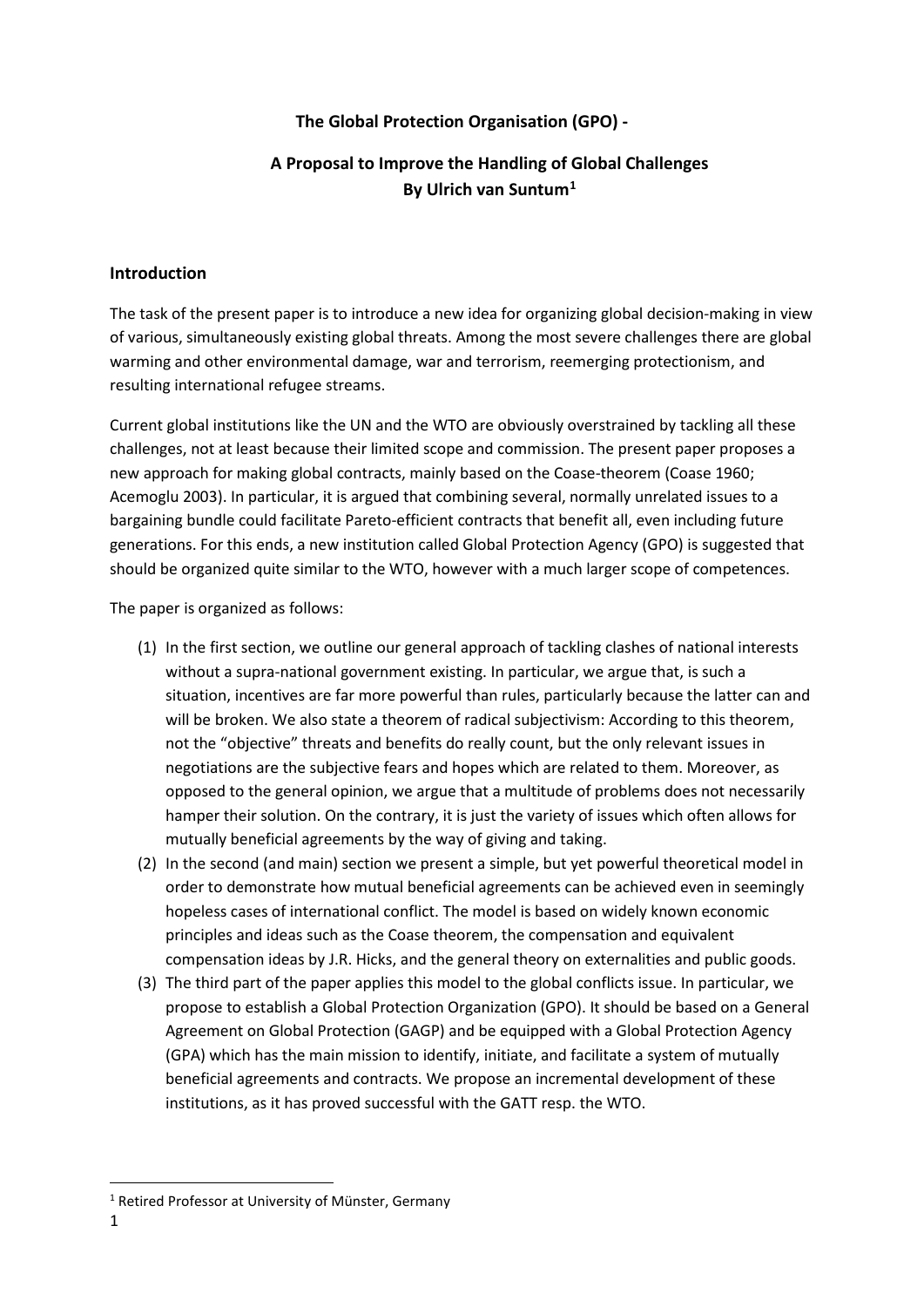The paper builds on a broad literature on property rights and rational decision making in the presence of externalities, such as Schelling (1960), Bucahanan/Tullock(1962), Demsetz (1967), McKelvey/Page (1999), and Libecap (1989). The underlying model is explained in more detail in the appendix, also a respective excel-sheet can be provided by the author on demand.

#### **1. Some basic propositions for the general approach**

In this section we briefly outline the basic ideas of the present paper. At first sight, our ambition may sound utopian: Are not the global conflicts so numerous and severe, that even solving one of them would nearly border a miracle? Indeed, many global problems are yet unsolved. On the other hand, however, we do not at all start at zero, and considerable progress has already been made in some respects. For example, protectionism has been fought quite successfully by the GATT resp. the WTO for a long time at least, until the wind has changed in recent years. There is also remarkable progress in combating starvation, extreme poorness, and the shelter of rare animal species. Even the environment is much better protected now in most countries than it was some decades before, although much is left to do on this issue of course. Hence, although there are severe problems unsolved yet, global government has not been completely unsuccessful in the past.

Thus, in order to make further progress, it appears reasonable to build on proven principles and ideas rather than searching for a silver bullet. In particular, economics provides a number of useful tools and insights which we will employ below. For example, a general economic conviction is that incentives do normally better than laws. The ultimate reason is that incentives make use of the selfish interest of people, while laws frequently are opposed to them. Hence, international contracts should look for mutually advantageous rules with minimum incentives to deviate. History offers an endless number of examples, that internationally binding contracts have been violated or simply disregarded when their observance appeared no longer opportune. Therefore we need incentives that make it profitable for every player to stay with the game. In other words: Adam Smith`s invisible hand theorem should be adopted to the global conflicts issue by working out an appropriate international bargaining scheme.

By definition, whenever there is a genuine interest, there is also the willingness to offer something for it in reverse. This can be exploited to arrange mutually beneficial contracts. Moreover, solving two or more problems is not necessarily more difficult than dealing with just one of them, because additional problems also afford additional options for arrangements. For example, while poor countries normally seek to increase their wealth, wealthy countries put more weight on improving the environment and maintaining their safety. Hence, the rich can bribe the poor for being more ecological and peaceful, thereby creating a net benefit for both of them.

Gross sums in such a collective bargaining approach may be huge, but net transfers may nevertheless be relatively small. In particular, the more issues are handled simultaneously, the easier mutually beneficial contracts can be found without the need of outstanding net financial transfers. It is also important to note that not the physical goods and bads do really matter in bargaining, but only the subjective perceptions of their relevance. Hence, negotiations need not be based on "genuine" physical impacts, but on their subjective evaluation by those who benefit or suffer respectively. For example, for international bargaining it does not really matter if CO2 contributes to global warming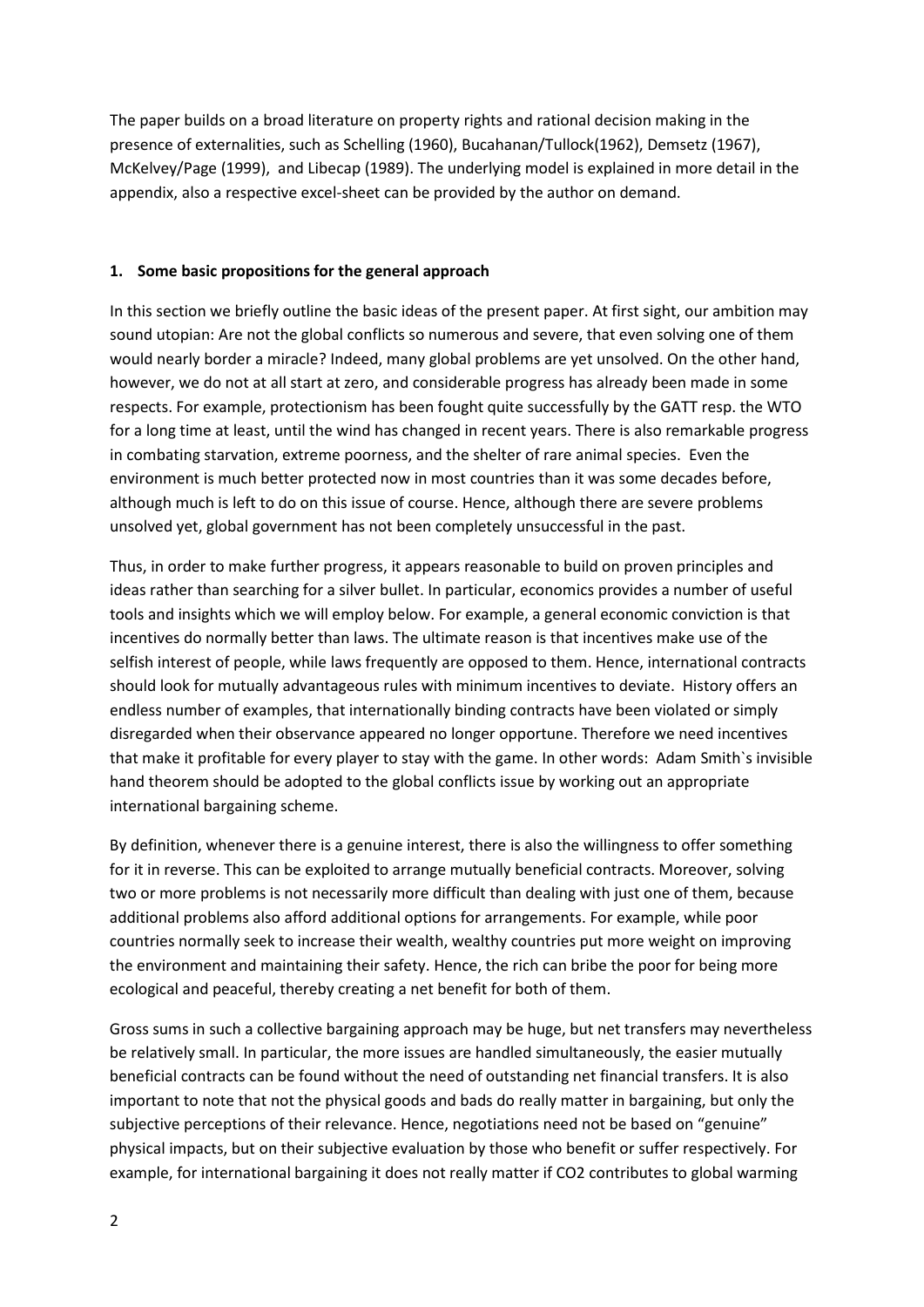or not. On contrast, it is sufficient that some people believe in such a connection, because this makes them willing to pay for respective reductions.

# **2. A simple bargaining model**

In this section we employ a simple bargaining model based on the well known Coase theorem (Coase, 1960; Medema/Zerbe 1995). According to that theorem, even with negative or positive externalities, an efficient allocation is possible even in the absence of any superordinate authority, provided respective negotiations between the relevant agents are possible. Because no global government exists, the Coase theorem is of particular interest concerning global conflicts.

# **2.1.The general model**

Leaving all formal details to the appendix, we confine us to the case of only two countries 1 and 2 for the moment (which we will then extend to three or more countries). Each country has a production capacity  $Y_1$  and  $Y_2$  respectively, that can be used to produce two different kinds of goods (or, more generally, activities):

- $\triangleright$  Good X is a home-good, which has no impact on the other country at all.
- $\triangleright$  Good *Z* is an internationally relevant good, the use of which generates some externalities to the other country, either positive or negative.

Thus, while the people in country 1 can only chose  $X_1$  and  $Z_1$  , their welfare  $W_1$  depends also on the volume of  $Z_2$  which is out of their control, and vice versa. For our numerical examples below we choose a most common formalization of welfare in economics, which is the Cobb-Douglas-Utility function:

$$
W_1 = X_1^{\alpha} Z_1^{\beta} Z_2^{\gamma} \qquad \text{resp.} \qquad W_2 = X_2^{\alpha} Z_2^{\beta} Z_1^{\gamma} \qquad \alpha; \beta < 0 \qquad |\gamma| \le 0
$$

We assume  $\alpha + \beta = 1$ , so we have linear homogeneity of the welfare function as far as those goods are concerned which are commanded by the country itself. In contrast,  $\gamma$  can have any value and be either positive or negative. In particular:

- $▶$  With  $\gamma > 0$ , we have a positive externality. For example, *Z* could then be an animal protection program operated by one country which is also appreciated by the other country.
- $▶$  With  $\gamma$  < 0, we have a negative externality. For examples, Z could then be an activity of one country which causes greenhouse emissions and is thus disliked by the other country.
- $\triangleright$  With  $\gamma = 0$ , there is no externality by Z and it thus is a home good like X for the respective country.

As was already noted, the variables *X* and *Z* in our welfare function do not represent physical quantities but subjective values which are given to them by the respective country. For example, after the Tsunami-disaster in Fukushima in 2011, the German government changed their assessment concerning the danger of nuclear plants and decided to abolish them all. This happened although the danger of a Tsunami is totally absent in Germany and, hence, nothing had really changed in physical terms. However, public opinion had changed rapidly, and this is what lastly determines both political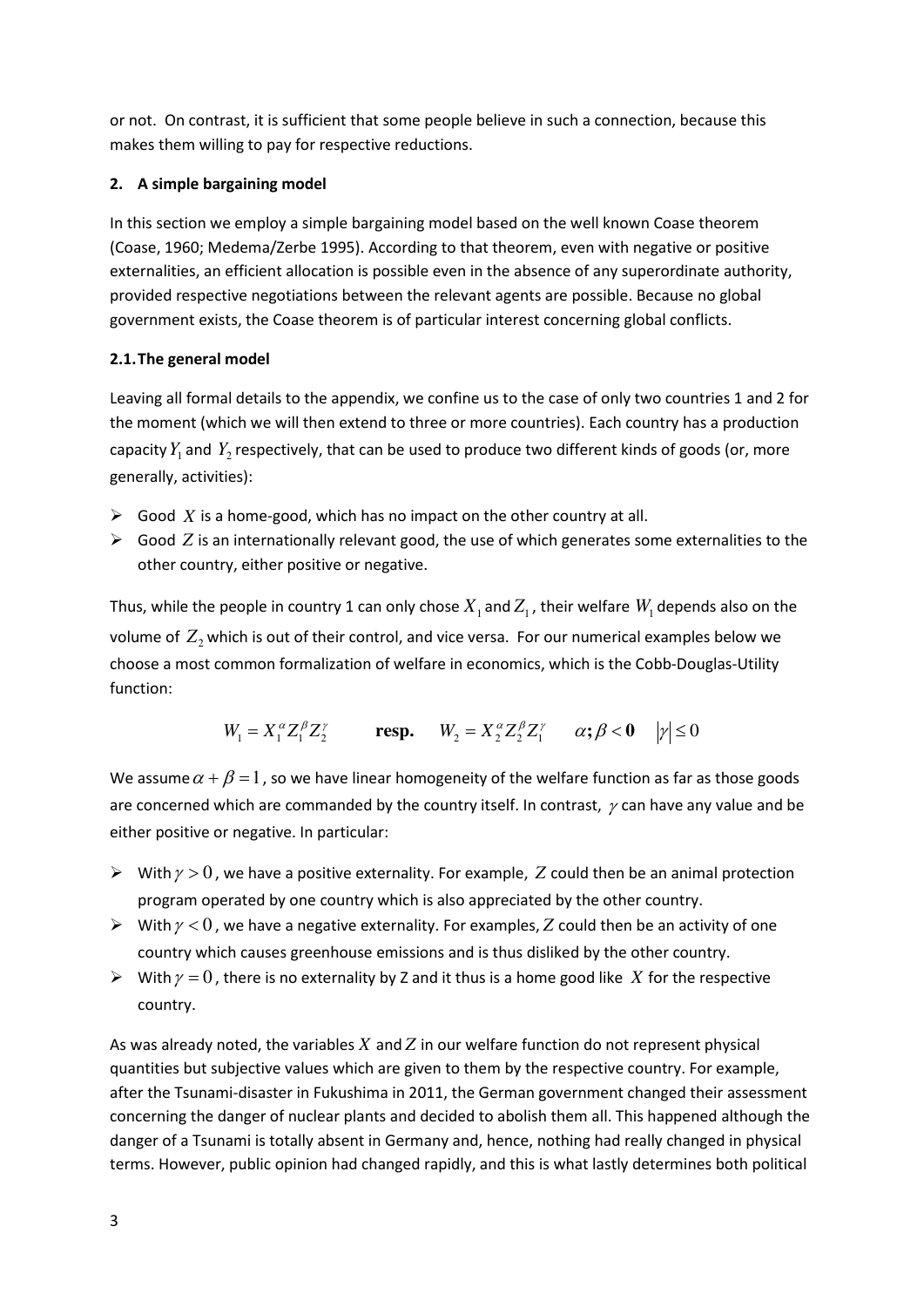action and the preparation to bear the respective costs. Therefore, it is also the relevant issue for our purpose.

As a consequence, welfare *W* in the function above (or utility, as it is usually called in economics), is a entirely subjective concept, which cannot be measured empirically. Nonetheless, it is a most useful theoretical concept for deriving and explaining both the sign and the amount of money which a country would be willing to sacrifice in order to change the behavior of the other country. This socalled "willingness-to-pay" was invented by J.R. Hicks into welfare economics. It is thoroughly determinable and can thus be employed for our bargaining scheme, as will be demonstrated later. Moreover, it need not necessarily be defined in monetary terms, but can also mean the readiness to offer any change in one`s own behavior as an offset.

For simplicity, we generally assume that  $\alpha$ ,  $\beta$  and  $b$  have the same value in all countries. This allows us to isolate the effects of differing externalities (along with different income*Y* ) which is in our main focus. Thus in contrast we allow for asymmetry in both *Y* and <sup>γ</sup> between the two countries. In particular, it is well possible that country 1 generates negative externalities at the cost of country 2 (i.e.  $\gamma$ <sub>2</sub> < 0), while country 2 does not generate any (or even generates positive) externalities to country 1 (i.e.  $\gamma_1 \ge 0$ ). Indeed, such asymmetries are prevalent in the real world and thus relevant for our purpose.

On the supply side, we assume a linear ("Leontief-") production function where the costs of producing *Z* are normalized to unity, while the costs of producing *X* are *b* per unit. Thus formally we have

$$
Y_1 = b_1 X_1 + Z_1
$$
 **resp.**  $Y_2 = b_2 X_2 + Z_2$ 

We also assume that country incomes  $Y_1$  and  $Y_2$  are defined in equal terms, i.e. in a common currency (or in two currencies the exchange rate of which is unity). Indeed, we will later propose that the so-called special drawing rights could serve as such a common currency in practice.

With the help of this simple model, we can now derive a number of important issues that a global bargaining scheme would have to take into account. In particular, we postulate the following propositions, which are all derived from well-known economic principles:

- $\triangleright$  Inefficiency of externalities: Whenever there are international externalities (i.e. direct impacts of one country on the welfare of other countries), purely autonomous decisions of each country generally create an inefficient allocation of income.
- $\triangleright$  Coase theorem: With (international) externalities being present, there always are incentives for mutually beneficial contracts which lead to an optimal allocation of income.
- $\triangleright$  Marginal principle: Generally, the optimal solution does not require total elimination of harmful activities. They should rather be reduced only to that level where the global willingness to pay for a further reduction just equals the welfare-loss which that would cause in the country of their origin.
- $\triangleright$  Compensation payments: An efficient internalization scheme generally requires some compensation payments from one country to another. However, the required net compensation transfers are normally much lower than the total value of externalities, and can even be zero.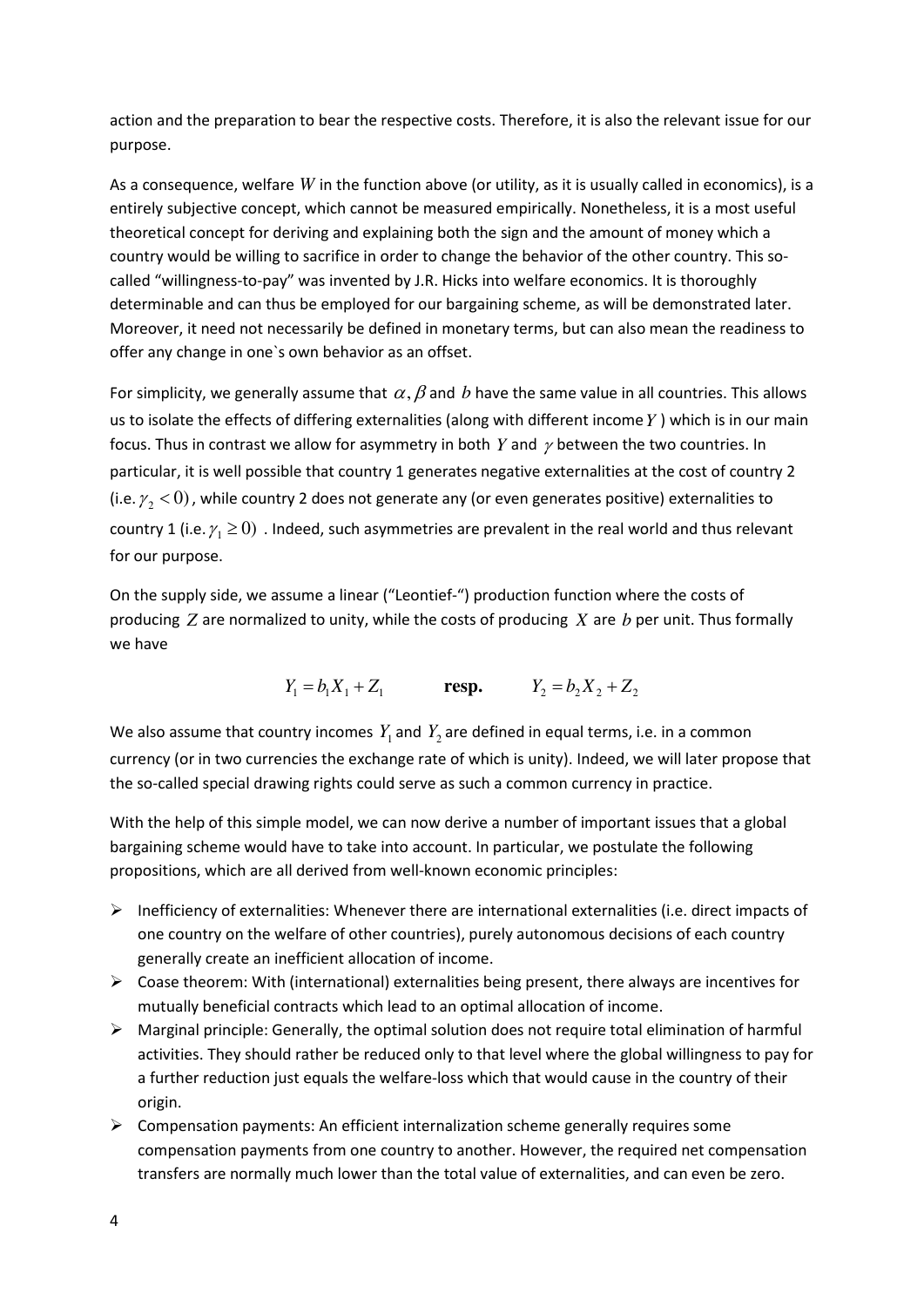$\triangleright$  Pareto-improvements: Generally, there are many efficient solutions with different distributions of welfare. However, every voluntarily concluded contract will leave each country involved at least with its previous level of welfare.

### **2.2. Conflicts between only two countries**

(1) We start with the simplest case, where both countries have equal income*Y* at the beginning. As was stated above, we generally also assume that  $\alpha$ ,  $\beta$ , and *b* are identical for them as well. In particular, in the following examples we generally assume  $\alpha_1 = \alpha_2 = \beta_1 = \beta_2 = 0.5$  and  $b_1 = b_2 = 2$ . Nevertheless, in the autonomous state, the level of welfare *W* will differ between the two countries, if the "externality parameters"  $\gamma_1$  and  $\gamma_2$  are unequal. Moreover, even with  $\gamma_1$  =  $\gamma_2$   $\neq$   $0$  , we will have an inefficient situation because the mutual externalities are not taken into account by the autonomous country-decisions.

As an illustration, suppose  $Y_1 = Y_2 = 100$  and  $\gamma_1 = \gamma_2 = -0.25$  , i.e. we have mutual negative externalities. For example,  $Z$  could be an activity like car driving that emits  $CO<sub>2</sub>$  and thus contributes to global warming. Even if people in both countries were fully aware of the resulting danger, they would nevertheless keep on car driving at a certain extent, because with  $\beta > 0$  it also generates a certain utility for them.<sup>[2](#page-5-0)</sup> However, they do not regard the worries of people in the respective other country in their decisions and, hence, the level of car driving will be too high in both countries. This "international market failure" can only be healed by either any global authority, which enforces a better allocation in both countries, or by a mutual agreement between the two countries (which is our proposal here).

In our numerical example, autonomous maximization of national welfare *W* yields the allocation in the left-hand side of figure 1. Relatively much is consumed of the externality good *Z* in both countries, because its price is only half the price of the home good  $X$  .<sup>[3](#page-5-1)</sup>



In contrast, a both omniscient and fair global planner would advise both countries to reduce the noxious good *Z* in favor of *X* to the extent which is shown in the middle part of the figure. Welfare would then increase in both countries by 4.5% because of the reduced global  $CO<sub>2</sub>$  emission, which is the maximum equal increase that is possible with the parameter values assumed above.

Unfortunately, however, there is no global planner. Even if he would exist, he would certainly not know about the exact welfare and production functions of both countries and, thus, fail to find the ideal solution. Moreover, a global planning agency would hardly have the power to carry it through.

Hence, we are only left with the Coase option of a voluntarily concluded contract. Ideally, this would generate exactly the same solution that an omnipotent global planner would choose, but on a totally

l

<span id="page-5-0"></span><sup>&</sup>lt;sup>2</sup> We assume that  $\beta$  indicates the net effect of positive and negative effects of  $Z$  for the producing country.

<span id="page-5-1"></span><sup>&</sup>lt;sup>3</sup> From the supply function it is easily derived that the price of  $Z$  is unity while the price of  $X$  is  $b$  .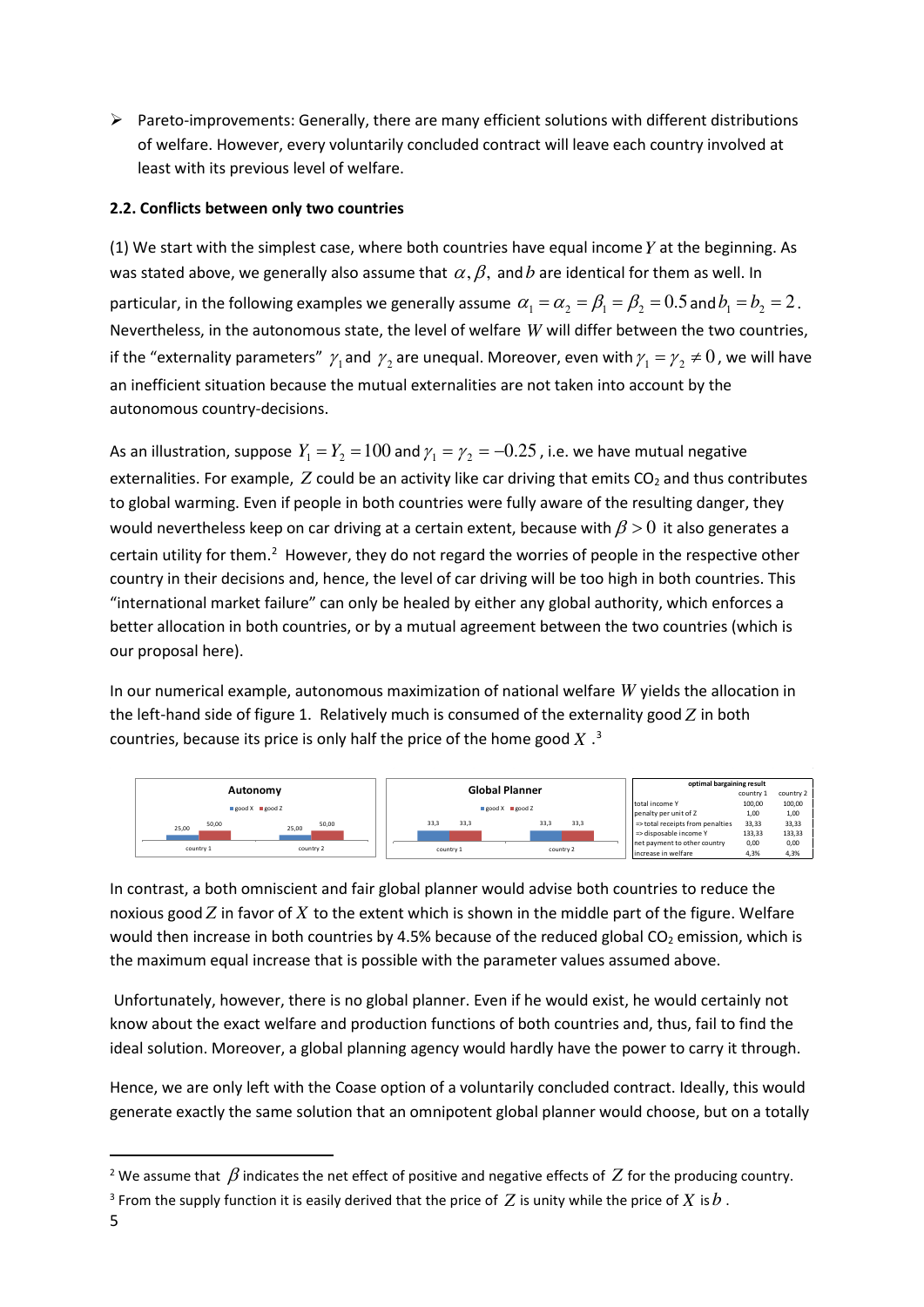voluntary basis. In our example, both countries would have to agree to impose a penalty on activity *Z* , e.g. a carbon tax. The table on the right hand side of the figure shows the ideal penalty rate, which is unity in our example in both countries. Although the tax receipts (of 33.33 respectively) increase disposable income, this scheme creates an incentive to consume less *Z* , because its price has increased from formerly  $p_z = 1$  to now  $p_z = 2$  (including the penalty). The result is exactly the same allocation of resources as it would be chosen by a benevolent and omniscient global planner. In other words, the voluntary contract has internalized the international externalities that have formerly failed to be recognized by each country. As a result, welfare increases in both countries (by 2.5% ). Because everything is symmetrical in this example, this would not even require any net transfer between the two countries, as can be seen from the table in figure 1.

Note that, although welfare *W* itself cannot be measured directly, the *increase* in welfare can thoroughly be both interpreted and measured in a straightforward way. In particular, we can employ the concept of an equivalent variation (EV) which was invented by J.R Hicks. The EV is here defined as that increase in total income*Y* of the country that would generate the same increase in welfare (with the original level of externalities) as the contract does. Because we have assumed linear homogeneity of the welfare function (i.e.  $\alpha + \beta = 1$ ), the required increase in *Y* is the same as the increase in welfare *W* is. In other words: The contract in our example is equivalent to an increase in total income of 2.5% for each country.[4](#page-6-0)

(2) If country incomes differ from each other, with mutual negative externalities the optimal contract generally requires a net payment from the richer to the poorer country (see the table in figure 2). Moreover, the optimal penalties per unit of *Z* are then no longer equal. Surprisingly, the penalty must be higher in the poorer country and lower in the richer. This can be explained intuitively by the higher value that people in the richer country attribute to the externality (just because they are richer). For example, in a wealthy region like Western Europe more weight is given to environmental issues than in a poor region like e.g. China, where they are more concerned with increasing material wealth still.



Nevertheless, this does not at all mean that the poorer land is worse off in this contract. In contrast, including the net payment from the richer country to the poorer, both countries enjoy the same increase in welfare in the end (which is again 4.5% in our example). Note that the net transfer is much less than the sum of penalties (that represents the value of externalities internalized).

(3)Things are quite similar in the case of positive externalities. For example, let *Z* be an activity like coast protection that benefits both countries, with  $\gamma_1 = \gamma_2 = 0.25$ . Then, with equal incomes  $Y_1 = Y_2 = 100$  again, we get the results shown in figure 3. Now the level of Z is too low with purely autonomous decisions in both countries, so we need a subsidy instead of a penalty per unit in order

 $\overline{\phantom{a}}$ 

<span id="page-6-0"></span><sup>4</sup> Alternatively, one could also employ the Hicksian compensating variation concept (CV). It is here defined as that *decrease* in total income, which would *reduce* the welfare increase of the contract to zero (i.e. just compensate it). It is (roughly) the same as the equivalent variation, but with opposite sign.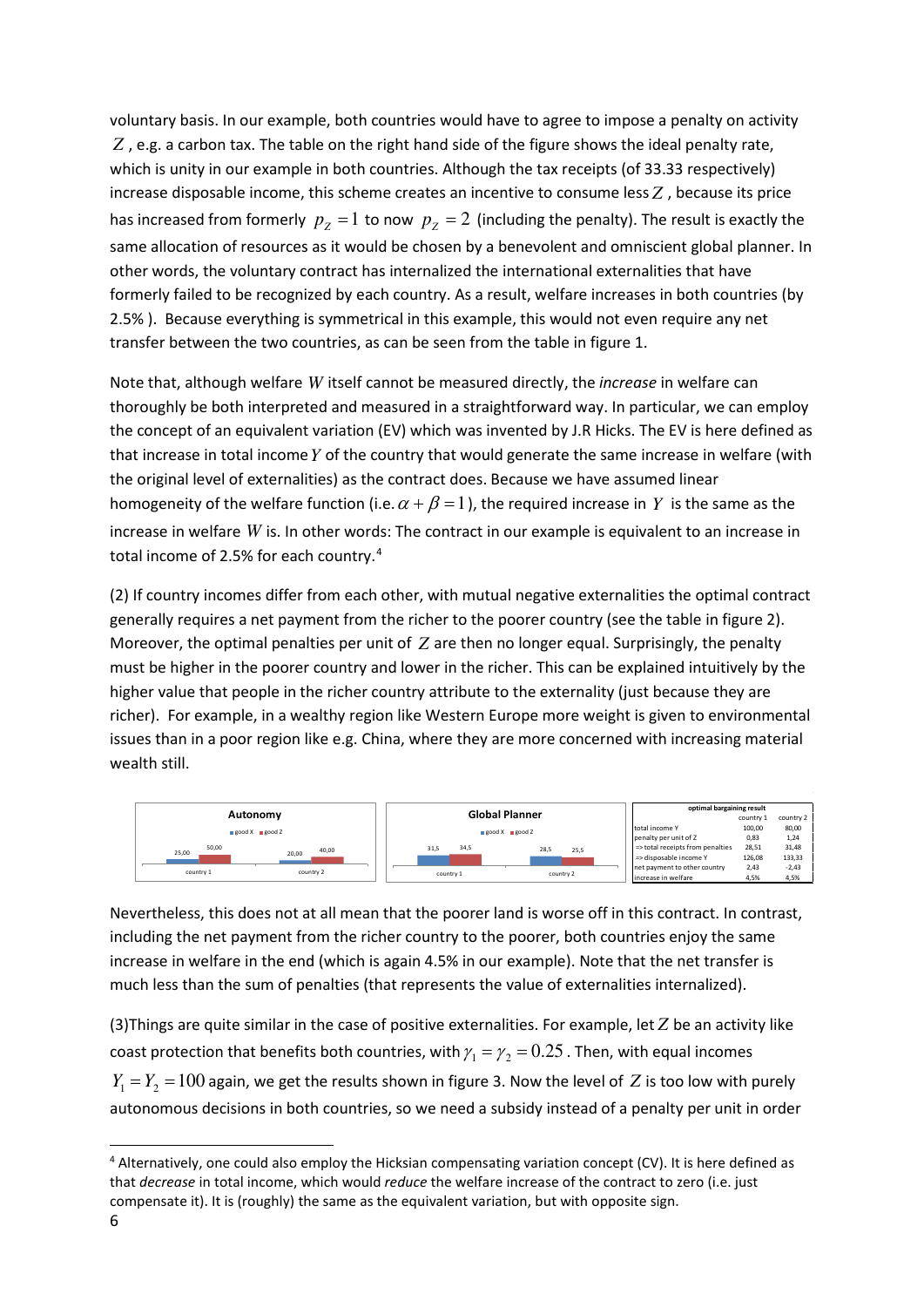to increase it to its optimal level respectively. As a result, disposable income is now lower than total income, because the subsidies must be financed from the latter.



As the table in figure 3 reveals, everything is symmetrical again with equal incomes. No net payments between countries are implied, and again they both enjoy an equal increase in welfare due to the internalization of the (now positive) externality.

(4)Finally, we take a look at the case with positive externalities ( $\gamma_1 = \gamma_2 = 0.25$ ) and differing country incomes (see figure 4).



Like in the case with negative externalities, the optimal subsidy is higher in the poorer land for the reasons given above. On the other hand, with unchanged assumptions otherwise, we need again a net payment from the richer country to the poorer one. Thus, we have the interesting result that the richer country must pay irrespective of whether the mutual externalities are positive or negative. Nevertheless, with this solution, again both countries lastly enjoy the highest possible equal increase in utility, which is 2.5 in this example.

(5)Many other cases are conceivable, e.g. zero externalities of one country with (either positive or negative) externalities of the other, or negative externalities from country one to country 2 and positive externalities in reverse. Table 1 gives an overview for the assumptions made above.

|                                                 |       | <b>Equal Incomes</b><br>$(Y_1 = Y_2)$ |                    | <b>Unequal Incomes</b><br>$(Y_1 > Y_2)$ |                     |
|-------------------------------------------------|-------|---------------------------------------|--------------------|-----------------------------------------|---------------------|
|                                                 | gamma | country 1                             | country 2          | country 1<br>(rich)                     | country 2<br>(poor) |
| Positive externalities<br>from land 1 to land 2 |       | Net receipts                          | Net payer          | Net receipts                            | Net payer           |
| Positive externalities<br>from land 2 to land 1 |       | Net payer                             | Net receipts       | Net payer                               | Net receipts        |
| Negative externalities<br>from land 1 to land 2 |       | Net receipts                          | Net payer          | Net receipts                            | Net payer           |
| Negative externalities<br>from land 2 to land 1 |       | Net payer                             | Net receipts       | Net payer                               | Net receipts        |
| Mutual and equal<br>positive externalities      |       | No net<br>payments                    | No net<br>payments | Net payer                               | Net receipts        |
| Mutual and equal<br>negative externalities      |       | No net<br>payments                    | No net<br>payments | Net payer                               | Net receipts        |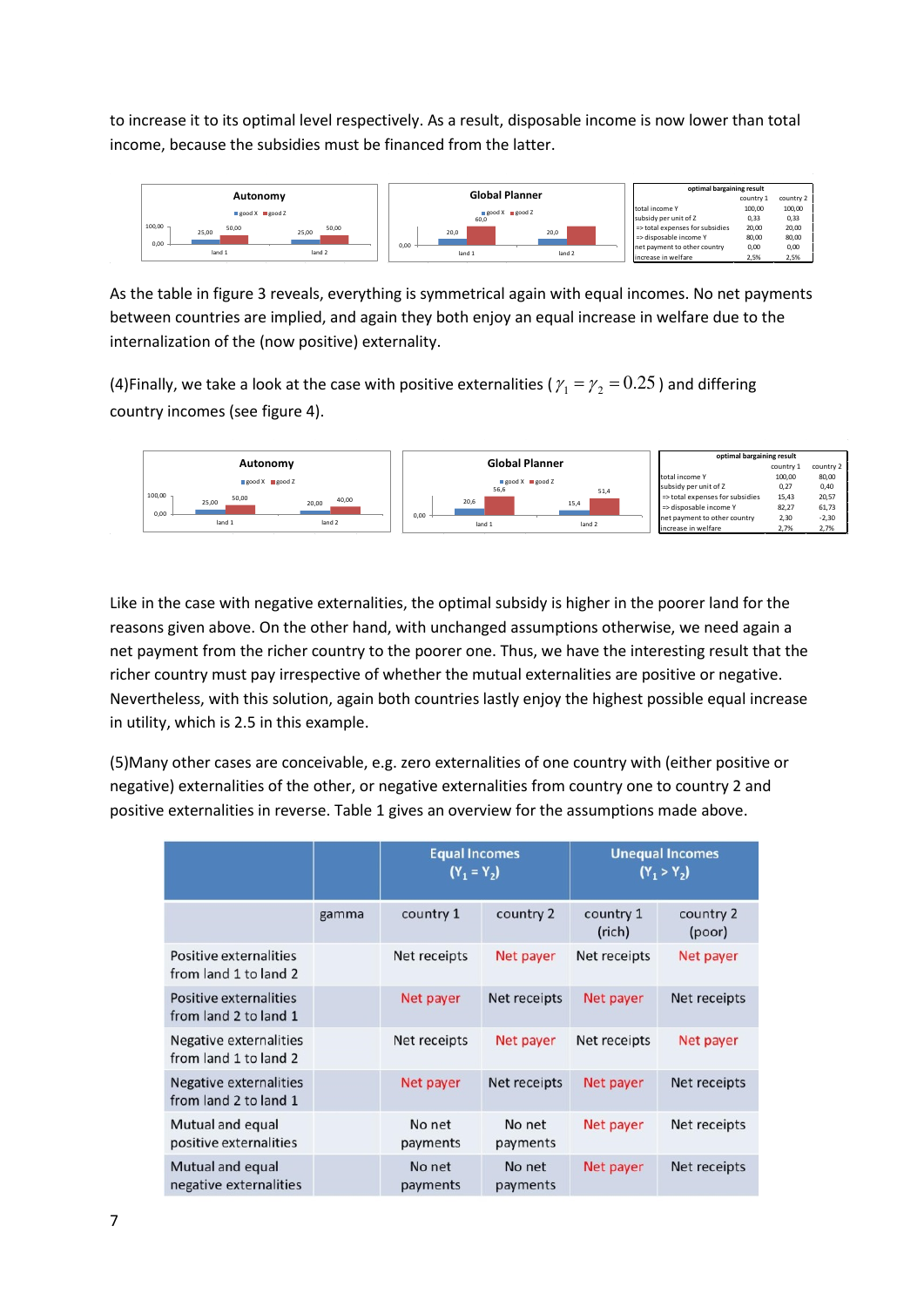All of these cases can also be analyzed with differing parameters in both the national welfare functions and the respective production functions. We cannot go further into detail with that here but only resume that mutually beneficial contracts are always possible. Normally they imply transfers from the richer to the poorer country, although some would require the opposite, as the table reveals. Note that this has nothing to do with justice or any other normative issue, but simply results from the fact that the contract must be beneficial for all parties.

#### **2.3. Conflicts between more than two countries**

With more than two countries being involved, the same ideas can principally be applied, with only two reservations:

- $\triangleright$  The transfer scheme gets more complex, because transfers made by one country do no longer automatically equal the receipts gained by the other.
- $\triangleright$  A moral hazard problem arises, because some countries could refuse to cooperate hoping that they can benefit as a free rider from the efforts made by other countries.

In particular, the second point is frequently objected to the Coase theorem, which has been originally demonstrated for the two-party-case only, so we have to tackle it here. Related literature is e.g. Dixit/Olsen (2000) and Holmström/Nalebuff (1992). We do that by introducing a third country, which has equal welfare and production functions like the other two, but takes a free rider position.

For example, let country 3 do not generate any externalities itself, but be affected by the Z-activity of country 2. Formally, we assume the same welfare functions for country 1 and country 2 as above, while welfare of the additional country 3 is given by

$$
W_3 = X_3^{\alpha} Z_3^{\beta} Z_2^{\gamma}
$$

Again, depending on the sign of  $\gamma$ , the impact of country 2 on the welfare of country 3 can be either negative or positive. Let us assume the latter, i.e. an increase in the Z-activity of country 2 does not only benefit country 1 but also country 3. An example could be aid payments made by country 2 in order to mitigate extreme poverty in the third world, which are welcomed by the other two countries too (i.e. both  $\gamma_1^-$  and  $\gamma_3$  have a positive sign). As a numerical example, we assume

 $\gamma_1 = \gamma_2 = \gamma_3 = 0.25$  and otherwise equal parameters for all countries like above with equal incomes  $Y_1 = Y_2 = Y_3 = 100$ .

If country 3 takes the free-rider position and the other two countries cooperate, we get the results shown in Figure 5. As far as the cooperating countries are concerned, everything is the same as in section 2.1 (3): Both countries increase their level of *Z* at the cost of their home good *X* and increase thereby their welfare by 2.5% each. This is again the solution that a global planner would realize as well if he ignored the existence of country 3 (see the middle part of Figure 5). However, now country 3 is benefited as well, although it does not contribute anything. Moreover, its increase in welfare of 4.7% is even higher than in the cooperating countries. Obviously, this is a misdirecting incentive that seems to jeopardize the whole bargaining idea.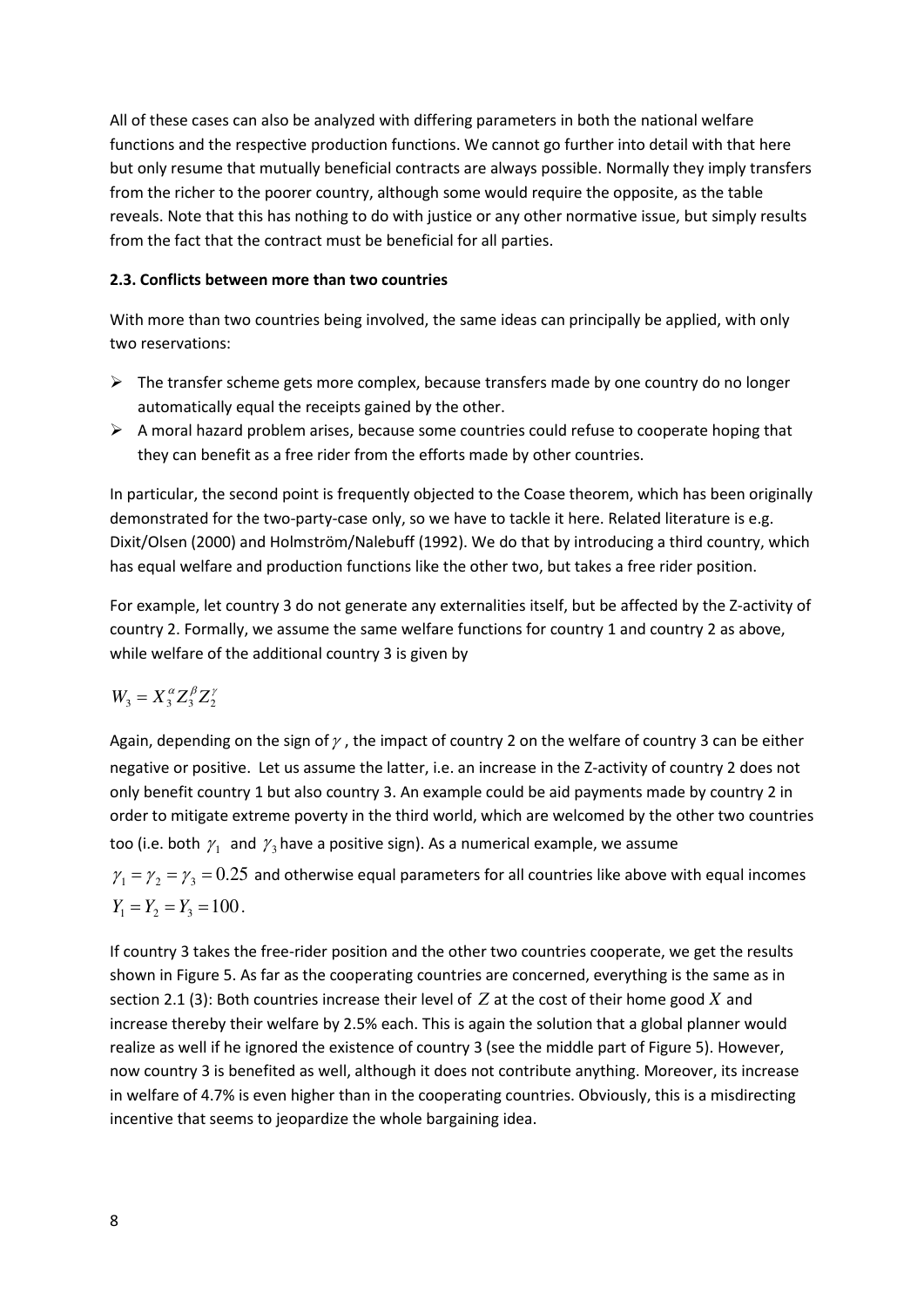

Fortunately, however, even in this case there exists a voluntary compensation scheme that does not only generate an overall efficient solution but is beneficial for all three countries as well. Suppose that countries 1 and 2, after having realized their optimal bilateral contract, seek to get country 3 involved as well. For this purpose, they must offer country 3 a contract that is more beneficial for that country than keeping the free rider position. As can be seen in Figure 6, this is definitely possible without losing any welfare themselves: While the welfare gain of country 3 is now 8.0% instead of only 4.7%, countries 1 and 2 enjoy still the same welfare increase of 2.5% as opposed to the autonomous situation.



Interestingly, country 3 gains although it is now a net payer and, thus, can consume less of its own goods  $\,X_3$  and  $\,Z_3\,$  respectively. However, this is more than compensated by the further increase of  $Z_{\rm _2}$  (which means more aid payments by country 2). Countries 1 and 2 also gain from that and, in addition, from the net payment that country 3 now contributes.

This result is not at all by chance or an exception. On the contrary, it can be generalized to all conceivable constellations and with a voluntarily chosen number of countries. The reasoning is very simple: Whenever a potential free rider has a genuine interest in affecting an externality (either positively or negatively), he must also have a respective willingness to pay for its change by definition, principally at least. This in turn implies that he has an incentive to bribe the already cooperating partners to further increase (resp. reduce) the externalities which he is affected by. Because he will do this only to the extent where his own welfare is at least equal to the free rider position, there must necessarily exist a solution that benefits all, q.e.d.

The only exception to this lemma could be a "digital" externality good, i.e. a good that cannot be varied in quantity for technical reasons and is thus either exists or does not. Examples could be a dam or a nuclear power plant the benefits resp. hazard of which is independent from its size. Hence, once the dam or plant is built, the free rider would have no incentive to voluntarily contribute to its funding. Fortunately, such examples are rare in the global context. In contrast, most externality goods like environment protection, fighting poorness and disease, or disarmament can be varied to voluntarily chosen levels. Hence, each potential free rider can significantly affect their volume and thus has an incentive to get involved.

Note that an equal increase in welfare for all participants is not the only conceivable efficient outcome of the bargaining process. Indeed, every outcome where no party is worse off than before can emerge, depending on the bargaining power and tactical skills of those who are involved. Obviously, all kinds of tactics and strategic behavior can and certainly will be observed. However,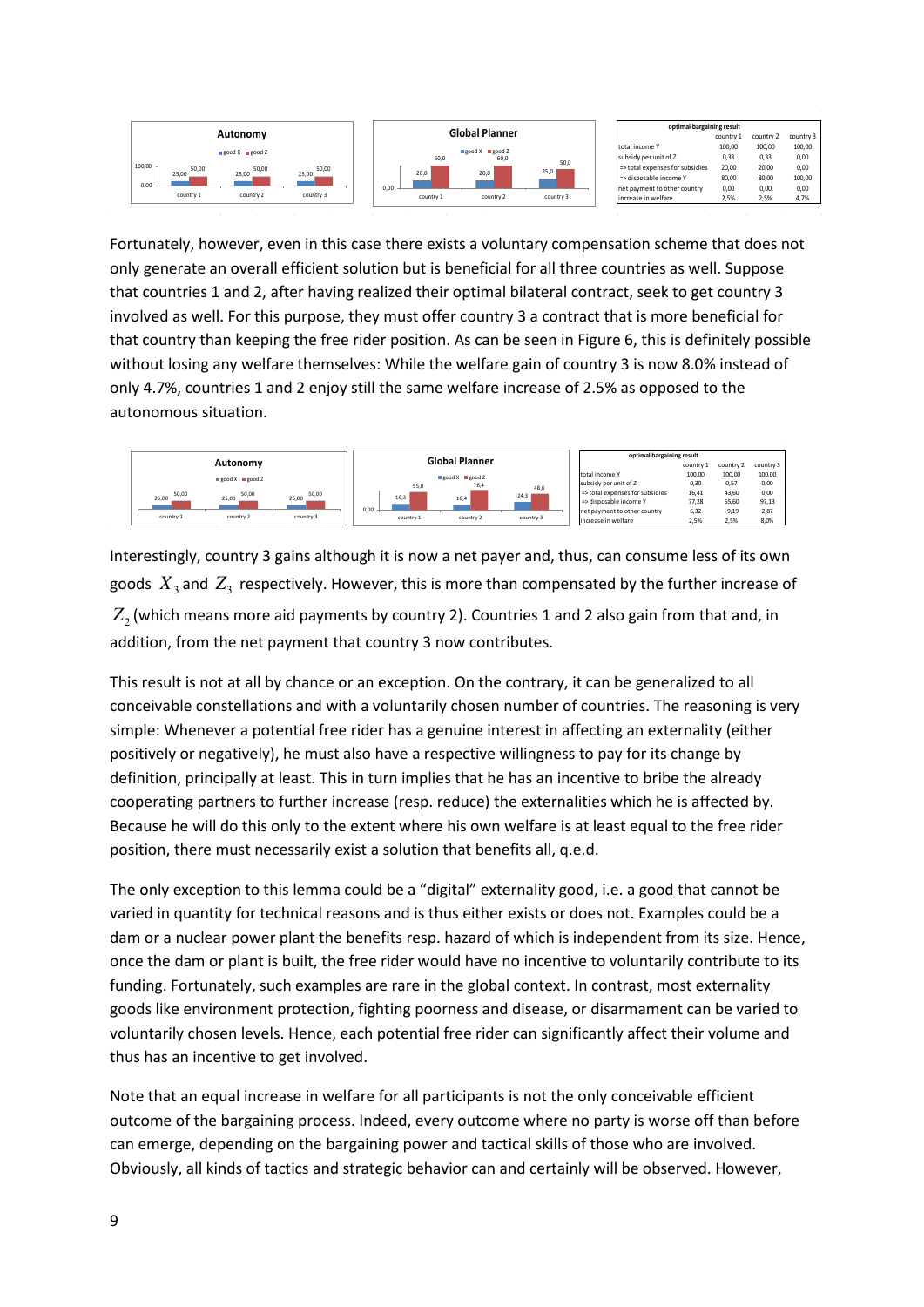according to the Pareto-principle, which is the core of welfare economics, all of these outcomes are equally efficient, although with differing distributions of welfare.

Hence, the only remaining problem is how to organize the bargaining process in practice. A frequently argument raised against the Coase theorem says that the respective transaction costs were prohibitive. This is surely true for a purely private solution, because normally too many parties are involved. Moreover, monitoring compliance would also be a serious problem.

These problems are much less aggravating, however, in the global context. This is because we then have a manageable number of countries only, and not all of them are actually pivotal. For example, a comprehensive green-house gas commitment between the EU, China, and Russia would already be a huge success. Similarly, preventing or ending regional wars does ordinarily require only the commitment of a countable number of actors. Hence, there is much more room for auspicious bargaining processes than in the private economy. In the next section, we propose to implement a Global Protection Organization (GPO) that could launch and support international bargaining processes as a both neutral and competent agent.

#### **3. Design of a Global Protection Organization**

In this section, I propose to establish a Global Protection Organization (GPO) that is organized similar to the World Trade Organization, although with some substantial differences.

The WTO emerged from the General Agreement on Tariffs and Trade (GATT) in 1995 and is located in Geneva, i.e. in a neutral country, for more details see e.g. Krueger/Aturupane (2000), Guzman (2004) and Hoekman/Kostecki (2009). The GATT still exists under the roof of the WTO, along with two other agreements called GATS and TRIPs, one of which is on services, the other on property rights.

The GATT is a multilateral contract aiming to liberalize international trade. It started with only 23 nations in 1947. By and large, it was a tremendous success story, in particular in the first decades after World War II. In eight negotiation rounds, tariffs and other protectionist measures could be substantially reduced and global trade volume grew by far more than GDP of the countries involved. Moreover, the number of signatories constantly increased and reached 128 at the end of 1994. The WTO has even 164 member countries today (2016). In the past 50 years merchandise exports grew on average by 6% annually, which was much more than GDP-growth. The average tariff applied dropped from around 50% in the 1930s to only 9% among the WTO members today. Indeed, with more and more members and issues, making further progress has become increasingly harder meanwhile. Nevertheless, in total the GATT/WTO bargaining approach has proven a tremendous success story. (This is true independent of the assessment of free trade per se.)

The WTO also acts as a conflict arbitrator in bilateral international trade issues. For that purpose, the Dispute Settlement-Body (DSB) was established, which consists of representatives of all member states. The latter does also apply to the other two organs of the WTO, which are the Conference of Ministers and the General Council. As a rule, each member state has one vote, and decisions are mostly made in consent. There is also a WTO secretariat with 250 staff members, which serves as an advisor as well as an administrator.

For our purpose, the DSB is of particular interest. Since 1995 there have been 491 disputes, of which 28% could be resolved in an early stage by amicable settlements after all. In the other cases,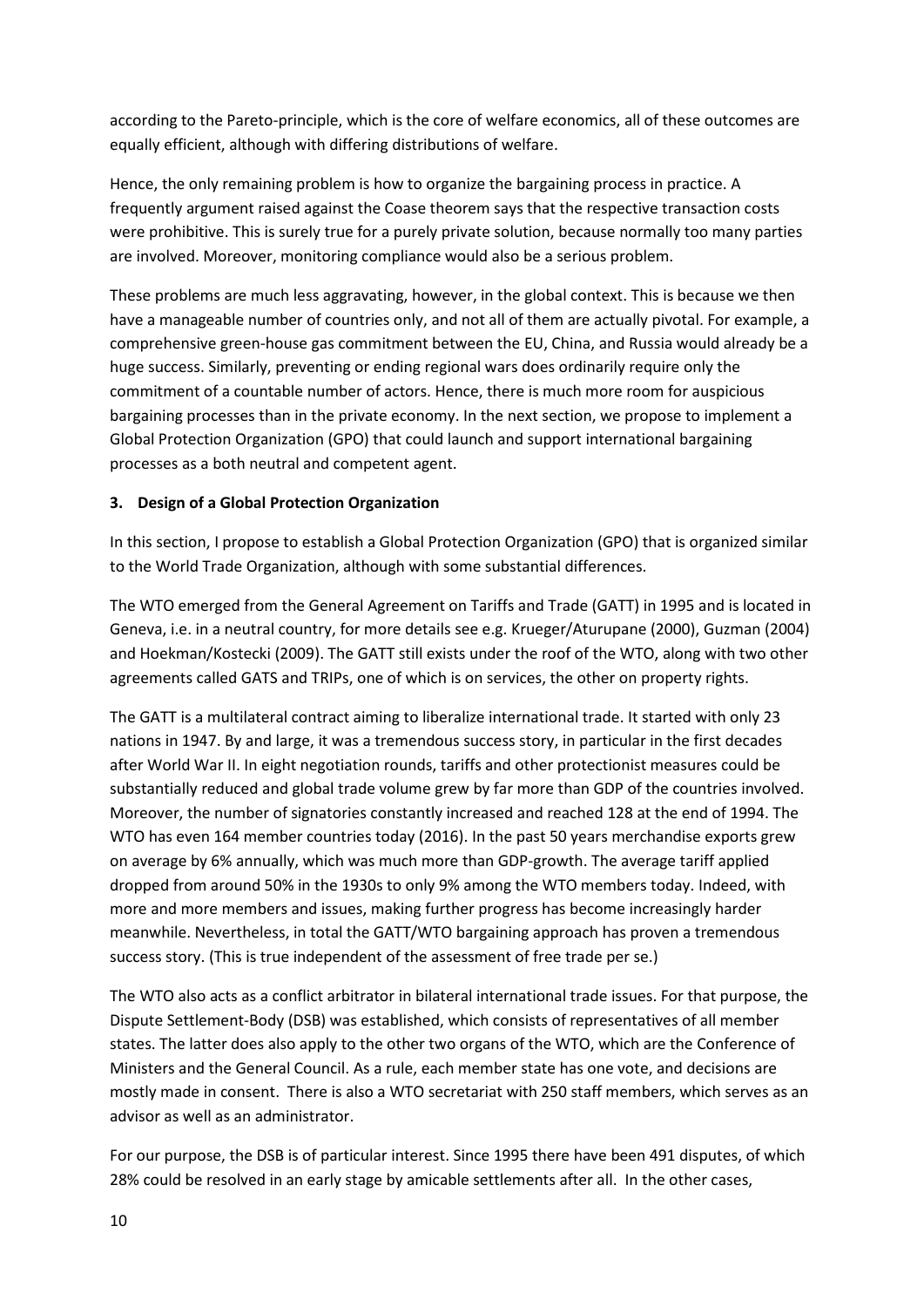generally a panel of experts is convened, who must decide on the ground of existing contracts similar to a state court. Appeals of the defeated party are also possible and are then submitted to the Appellate Body, which consists of seven members which are appointed for four years respectively.

The GPO should be based on the model of WTO/GATT concerning the following aspects:

- $\triangleright$  It should be located at a neutral place, ideally in Geneva as well.
- $\triangleright$  Membership should be voluntary and grow gradually, until ideally most nations are involved.
- $\triangleright$  The GPO should tackle both bilateral and multilateral conflicts resp. contracts.
- $\triangleright$  Member states should be represented by ministers on the decision level and by senior officials on the working level (General Council).
- $\triangleright$  There should be a secretariat equipped with high potential diplomats, scientists, and lawyers, whose task is to moderate conflicts and to draw up and monitor respective commitments.

However, the GPO should also differ from the WTO in some respects:

- $\triangleright$  There should be no ideological bias or specific normative mission of the GPO at all. Its only targets should be enhancing the solution of conflicts and the creation of mutually beneficial agreements among the member nations. This makes the GPO a trustworthy mediator even for states with highly conflicting ideologies and interests.
- $\triangleright$  The GPO should not be focused on a limited range of issues (like international trade), but be open to handle international problems and conflicts of all kinds, explicitly including the mixture of different issues with each other. This approach offers new bargaining options which could not be found by an isolated proceeding as it is mostly customary now.
- $\triangleright$  The General Council should consist of country-emissaries who, once being appointed, are independent from their home-government as far as possible. To that end, they should be irrevocably nominated for six years at least. After that time, not their home-country but the secret vote of their colleagues in the General Council should decide whether their mandate is prolonged for another six years (or any shorter time). This gives them an incentive to cooperate instead of narrowly serve the interests of their home country only.
- $\triangleright$  Generally, there need not be consent among all member countries. In contrast, consensus must be found and decisions must be made only among those states which are directly involved in the respective issue. Thus, contracts generally need neither be negotiated nor be approved by the whole Conference of Ministers, but are concluded by smaller meetings of the representatives of those nations which are directly involved. However, the GPO can at any time decide whether it supports a contract or not. Such decisions are normally left to the General Council, unless a certain quorum in that Council raises any objection. In that case, the issue must be decided by the Conference of Ministers. Generally, decisions in both bodies should be made by the simple majority rule.
- $\triangleright$  Apart from the coverage of GPO-operating costs, member states should be free concerning their contributions (either financial or of other kind). However, once made, a contribution cannot be withdrawn again. Should a member state break a contract, it will ordinarily be punished by reducing or withdrawing its benefits or receipts from other contracts. This possibility is one of the advantages of subsuming different issues under one contractual roof: The more issues a country is involved in, the stronger are the incentives to honor their commitments. Ultimately, a nation which does not stand to their liabilities can also be excluded from GPO-membership.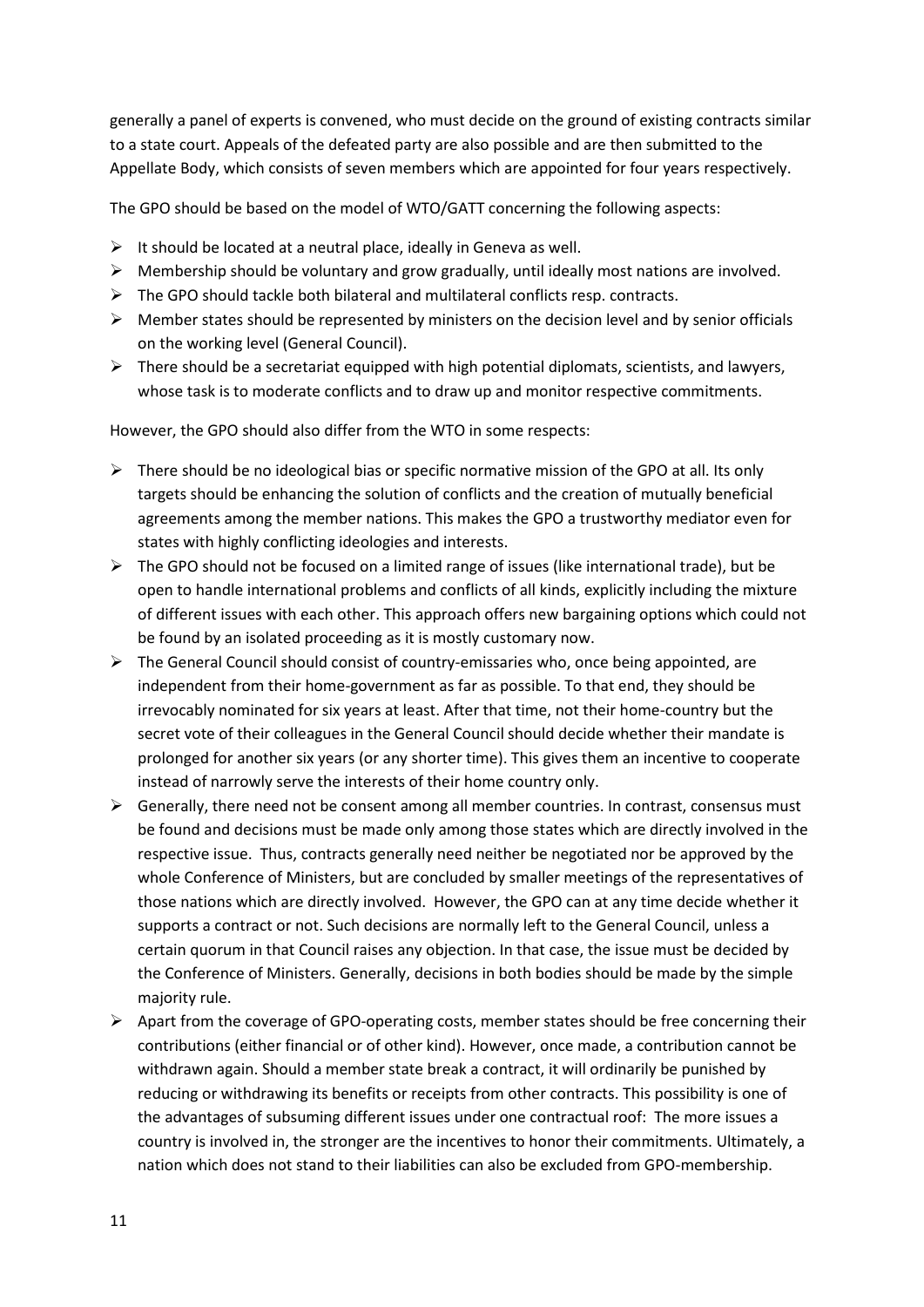The budget for the operational costs of the GPO should be funded by the member states, proportionally to their GDP. All funds and transfers should be defined in terms of a currency basket as defined in the special drawing rights (SDR) used by the IMF.

As was argued in the theoretical part of this paper, efficient contracts will ordinarily also require some net financial transfers. For this purpose, respective financial resources are needed. However, we do not propose that these should be under the exclusive control of the GPO only. Following the ideas of our theoretical model, the assignment of financial resources should be as follows instead:

- $\triangleright$  Each member state maintains full control over the transfer resources which they have contributed for any contract. However, these resources can neither be withdrawn again nor be used for any project of (or in) the respective country itself. For example, suppose Europa and Indonesia pay in 10 Billion Euro each. Then they are not allowed to finance any own project. However, they could use these funds in a reciprocal way. For example, Europe could pay Indonesia 10 Billion for reducing the deforestation of rainforests, while Indonesia pays Europe the same sum for liberalizing their imports from that region. Apparently, the net transfer is then zero, so one might ask if that does make sense at all. However, as we have argued in our theoretical model, it actually does. This is because, although no money has ultimately been flowing, both countries now do things which benefit the other and which they otherwise wouldn´t have done. Such agreements – with or without any net transfers – are exactly what we want.
- $\triangleright$  Generally, transfers can be used to finance or co-finance any project in another region, for example for fighting poorness in Africa. As we have argued above, if there is a genuine interest of a state to improve things, there is also a respective willingness to contribute, so the free-rider position is not the best option for that country. As a consequence, with wise mediation by the GPO, it can be expected that many commonly financed projects will be generated which would not have materialized otherwise.
- $\triangleright$  Transfers are payed off not by the country of their origin, but by the GPO. This gives the GPO the power to delay or even revoke payments in case of any breach of contracts. Moreover, arbitrary refusal of payments can thereby be prevented. Sanction decisions should require the approval of both the harmed countries and the GPO, with the latter being represented by the majority of the General Council. There should also be an appellate body which is organized like in the WTO.
- $\triangleright$  If transfer payments have been contributed by one country but, for any reason, cannot be used for the purpose which they have originally been provided for, they stay with the GPO as a credit balance of the respective country.

# $\blacktriangleright$

# **3.1.Practical work of the GPO**

Concerning its practical work, the GPO allows for different ways to proceed:

- $\triangleright$  Orders: One or more countries (or another international organization like the UN) appeal to the GPO for tackling a certain issue, e.g. concerning global warming.
- $\triangleright$  Mediations: Some countries ask the GPO to help them finding a solution for a certain conflict (e.g. concerning the flow of refugees)
- $\triangleright$  Proactive initiatives: The General Council develops ideas for tackling or combining issues, and then approaches the respective countries.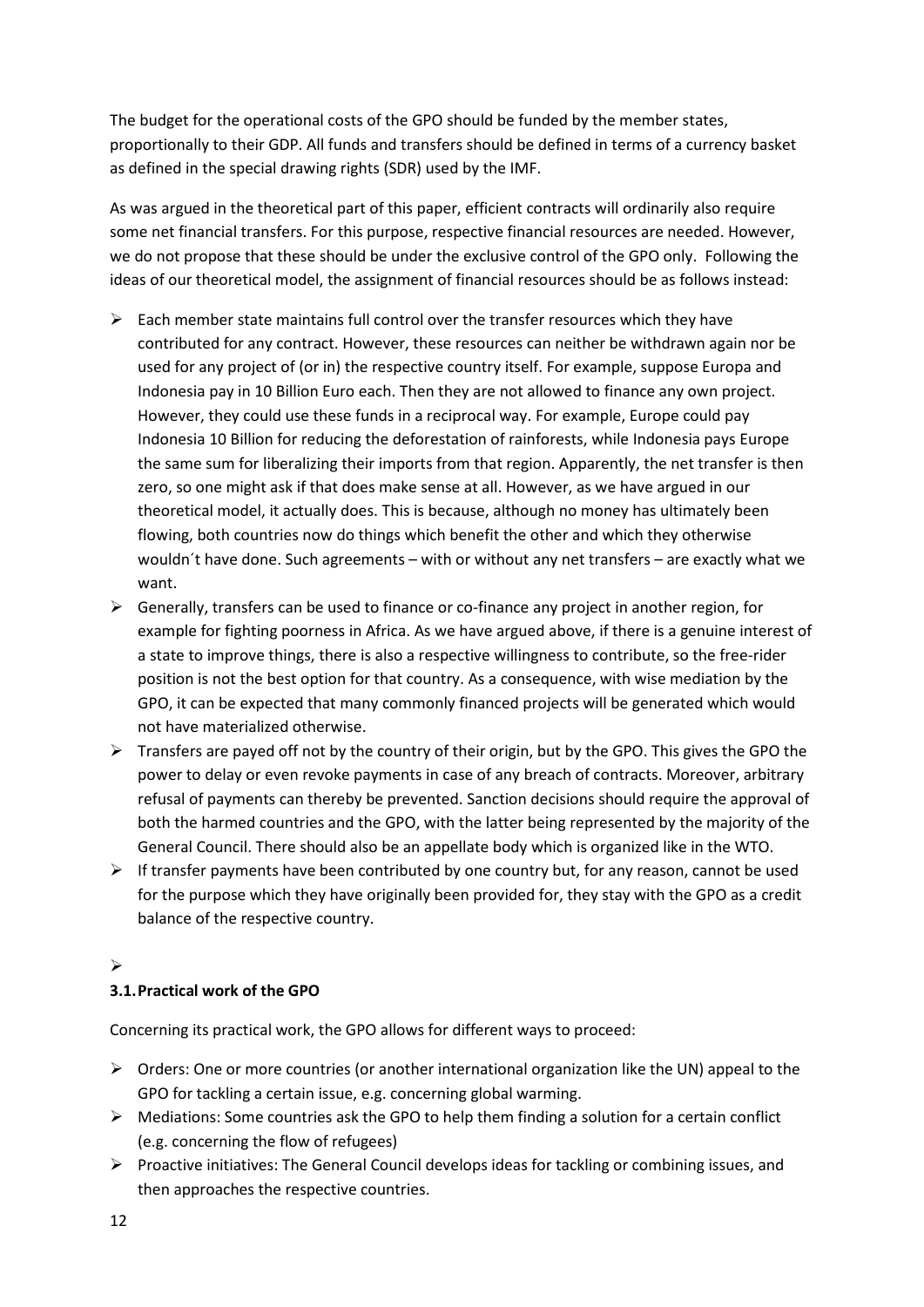$\triangleright$  Larger Programs: The conference of ministers adopts an agenda, which is then executed by the General Council.



#### The World Protection Organisation

Note that all of these instruments can combine completely different issues, which could also be used in a way similar to triangular trade. For example, country 1 could reduce any threats against country two, while country 2 performs any environmental program which is in the interest of country 3, and country 3 liberalizes trade with country 1 as a reward. All what the GPO has to do is exploring and then wisely exploiting the self-interests of the respective parties for realizing a world which, in the end, is better for all of them.

In practice, a contract could for example develop in the following way: At their annual meeting, the Conference of Ministers decides to tackle the problems of starvation in Africa, global warming, and the flow of refugees to Europe and elsewhere. Then the General Council contacts international institutions which already deal with these issues, collects detailed information, and develops a possible plan. Coming next are informal talks with the relevant national agents including those which are not directly affected but nevertheless could be ready to contribute. Surely, there will not emerge a perfect global solution for all of these three issues in the end. However, it could turn out that there can be made some progress to a limited extent at least. For example, the EU could be prepared to pay a considerable amount of additional development aid to African states which, in return, agree to effectively fight illegal immigration to Europe from their territory. In addition, perhaps some commonly implemented measures for CO2-reduction can be included in the agreement as well.

As has repeatedly been stressed above, in order to get good behavior of people or nations, it is all about incentives in the end. Therefore, in the following we briefly summarize the GPO-merits in this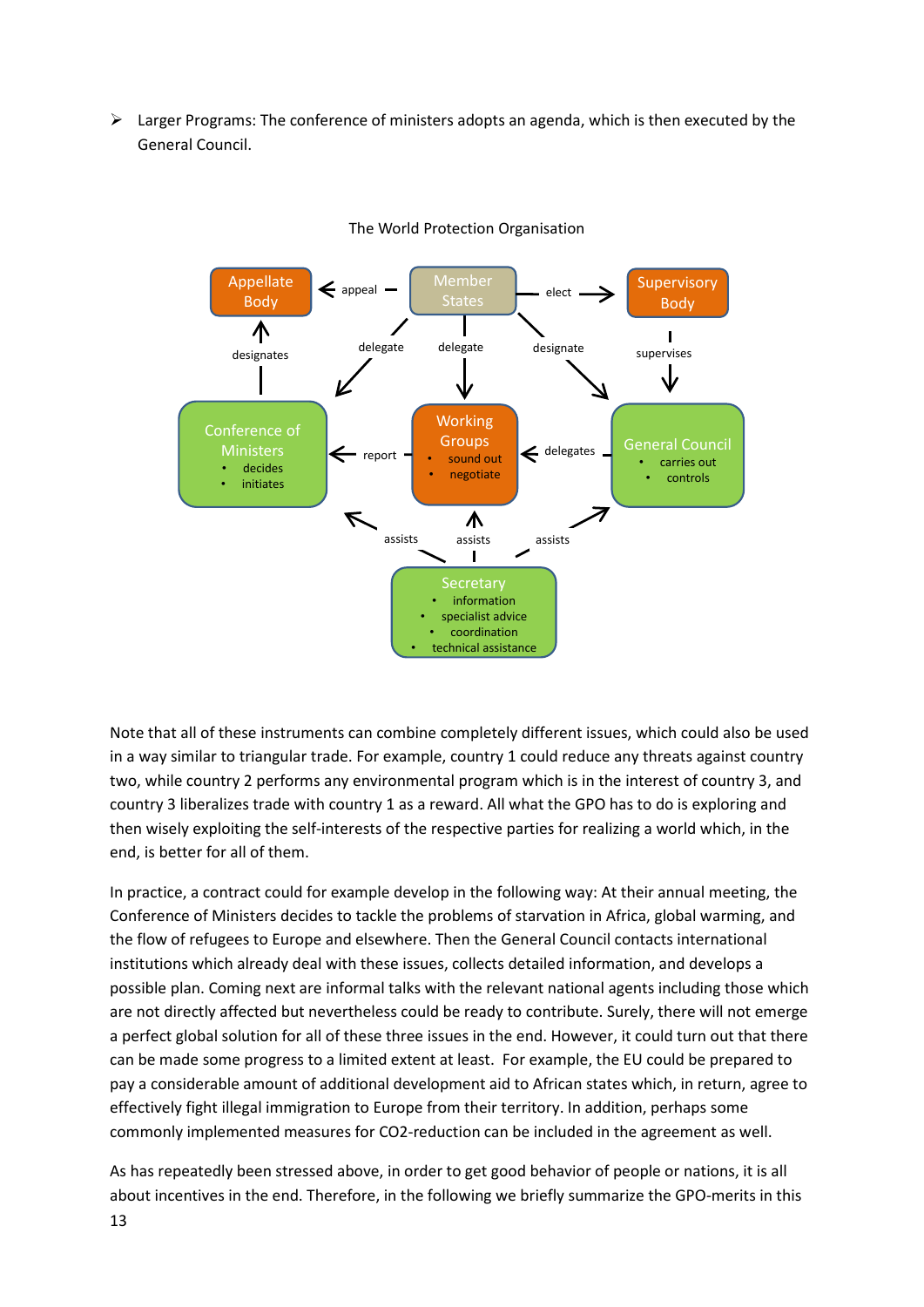regard. Concerning member nations, one might argue that contracts could – and actually are – concluded also without a new institution like the GPO. However, the GPO makes that easier and, thus, more likely to happen, because of the following reasons:

- Instead of having to create a platform for each new issue, with the GPO there already is one.
- $\triangleright$  Because of its informal structure with independent country representatives, both inhibitions and resistances for starting negotiations should be relatively low.
- $\triangleright$  The combination of different issues is much easier in the GPO than with bilateral negotiations at the department level.

In the language of economics, the GPO thus substantially reduces the transaction costs for efficient bargaining in the Coase-sense.

One could also ask why a country should give transfers to any other country in order to make them e.g. save CO2, instead of taking respective national measures themselves. The answer is very simple: It is just because the respective costs differ a lot among countries. For example, it is much cheaper to save one ton of CO2 in Russia than it is in Germany. Thus, if the Germans are really interested in mitigating global warming, with a given amount of money they can achieve much more for that end in Russia than in their own country.

Moreover, a firm institution like the GPO puts more pressure on the nations to get involved than occasional conferences do. Ideally, being an active member of the GPO gets a matter of international prestige, if not a matter of course. The GPO could also regularly publish a list of contributions which have been made by the respective nations, either financial or non-financial, in order to increase the pressure. Because everything is measured in SDR anyway in the GPO, they could even rename this currency basket e.g. in "Global ProtectionPoints" (WPPs). By evaluating all projects in this artificial currency, the respective contributions can be both assessed and made comparable more easily.

However, incentives are also an important issue within the organization itself. Here we point to two features of our GPO-proposal that are both new and particularly promising in this regard:

- $\triangleright$  Concerning the General Council delegates, we actually have a "two keys principle": While the nations can voluntarily chose their delegates, once appointed, the latter are quite independent from their home countries. This principle is borrowed from independent central banks like the former Deutsche Bundesbank or the ECB, where it is adopted as well. It gives the delegates both freedom and incentives to commit themselves for a good cause instead of being only lobbyists.
- $\triangleright$  Concerning the transfer payments, basically the same principle holds: While each nation is free to determine both the quantity and the intended purpose of the money they give, once funded, the resources can neither be withdrawn from the GPO nor be misused for their own benefit. Likewise, the GPO cannot use this money for any other purpose than those which are confirmed by the donating country. Hence, we have again a two-keys-principle which gives all agents a strong incentive to reach an agreement.

As has been outlined above, there are also strong incentives for potential free-riders to get involved, even if they should not care about prestige at all, but only pursue their own interests. Turning these incentives into concrete contracts for the good of all is the main task of the GPO.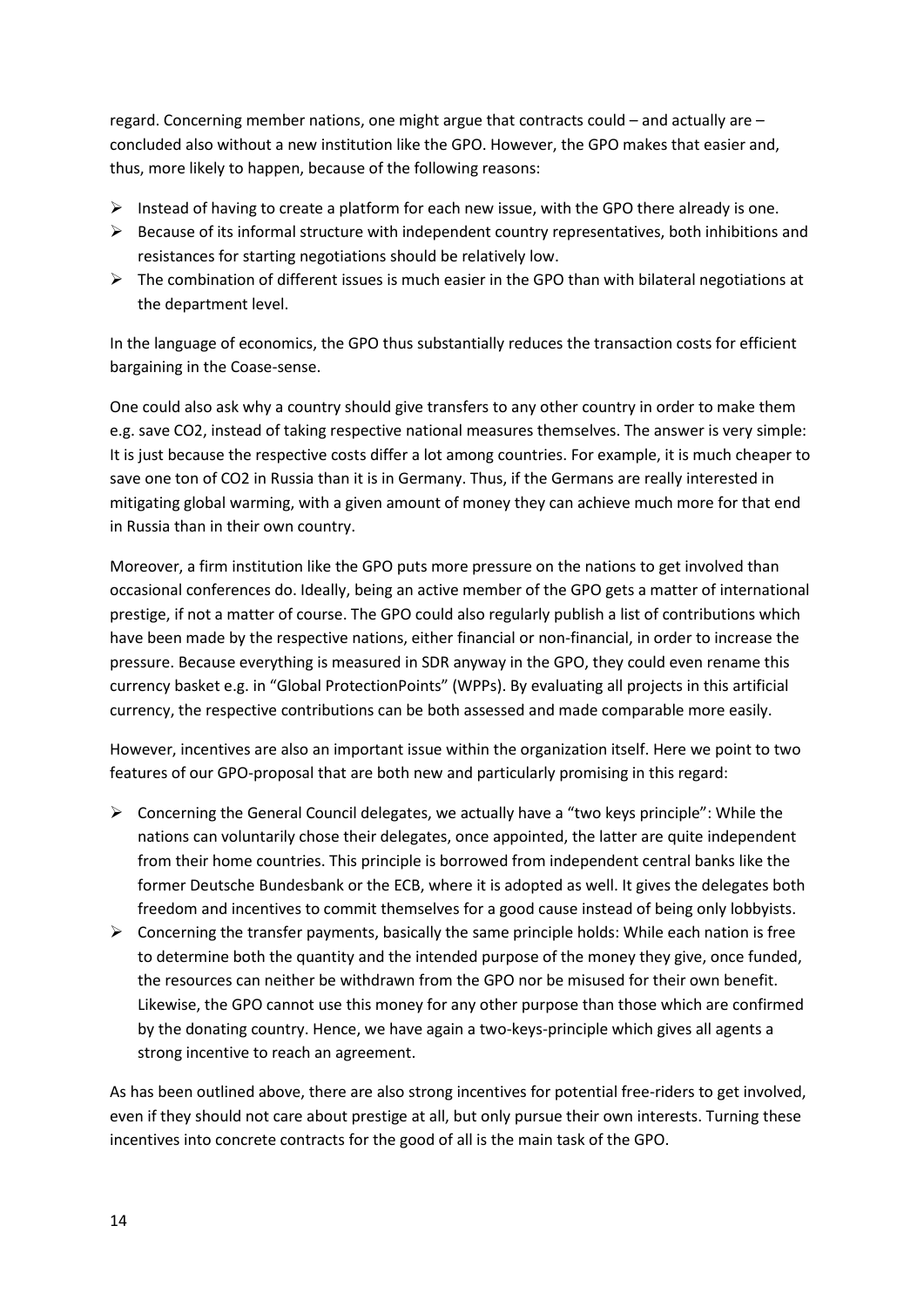All in all the GPO is a pragmatic approach. Based on both sound theoretical grounds (in particular the Coase theorem) and decade long experience (in particular with the WTO), it could substantially contribute to make this world both safer and more sustainable.

# Literature

*Acemoglu, D. (2003),* Why not a political Coase theorem? Social conflict, commitment, and politics. Journal of Comparative Economics 31, 620 – 652.

**Buchanan, J. M., and Tullock, G. (1962**): The Calculus of Consent. Ann Arbor, MI

*Coase, R. (1960):* The problem of social cost. Journal of Law and Economics 3, 1 – 44

**Demsetz, H. (1967**): Toward a theory of property rights. American Economic Review 57, 347 – 359

**Dixit, A., and Olsen, M.** (2000): Does voluntary participation undermine the Coase theorem? Journal of Public Economics 76, 309-335

**Guzman, A. T. (2004):** Global Governance and the WTO. Harvard International Law Journal 45, 303 – 351.

**Hoekman, B.M., Kostecki, M.M. (2009**): The Political Economy of the World Trading System. The WTO and Beyond. Oxford  $3<sup>rd</sup>$ . ed.

**Holmström, B., Nalebuff, B. (1992): To** the raider goes the surplus? A re-examination of the free-rider problem. Journal of Economics and Management Strategy 1, 37 – 62.

**Krueger, A.O., Aturupane,** C. (eds.) (2000) The WTO as an international organization. University of Chicago Press.

**McKelvey, R. D., Page, T. (1999):** Taking the Coase theorem seriously. Economics and Philosopy 15, 235 – 247.

**Libecap, G. D. (1989):** Contracting for property rights. Cambridge

**Medema, Steven G.,. Zerbe, R.O. Jr. (1995):** *The Coase Theorem*. CRESP, Center for Research on Economic and Social Policy, University of Colorado at Denver.

**Schelling, T.C.** (1960), The Strategy of Conflict. Ann Arbor, MI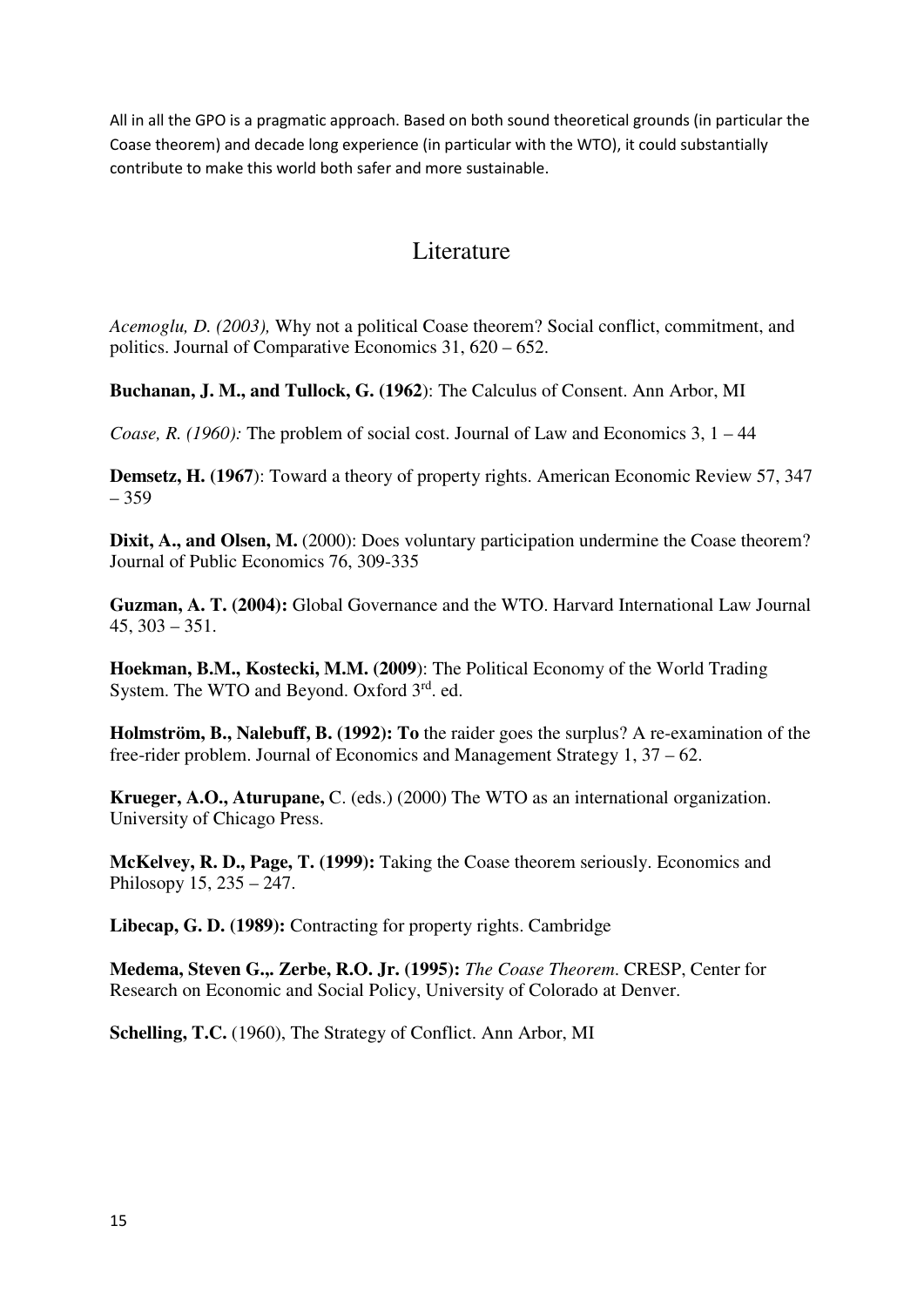#### **Appendix**

In the simplest case, we have only two countries with the respective welfare functions

(1) 
$$
W_1 = X_i^{\alpha_1} Z_i^{\beta_1} Z_2^{\gamma_{21}}
$$
 and  $W_2 = X_2^{\alpha_2} Z_2^{\beta_2} Z_1^{\gamma_{12}}$ 

i.e. X is a poor national good while Z generates international externalities. We denote an externality from country i to country j as  $Z_i^{\gamma_{ij}}$  . On the supply side, we assume a linear production function with country incomes  $Y_i$  that is defined in equal units:

(2) 
$$
Y_1 = b_1 X_1 + Z_1
$$
 and  $Y_2 = b_2 X_2 + Z_2$ 

Then, without any subsidies or excise taxes, the national prices are  $p_{xi} = b_i$  and  $p_{zi} = 1$  respectively, and the resulting optimal quantities from the perspective of the autonomous nations are given by

$$
\text{(3)} \quad X_i^* = \frac{Y_i}{b_i \left(1 + \frac{\beta_i}{\alpha_i}\right)} \qquad \text{and} \qquad Z_i^* = \frac{Y_i}{\left(1 + \frac{\alpha_i}{\beta_i}\right)} \,.
$$

These quantities are non-optimal from the global perspective, because the nations do not take account of the externalities they generate for each other. Hence, a global planner would choose smaller quantities of Z in case of negative externalities and higher quantities of Z with positive externalities, thereby increasing the wealth of both nations. In the table below we see the maximum possible equal increase in welfare for both nations, regarding the global restriction which is

$$
(4) \t Y_1 + Y_2 = b_1 X_1 + Z_1 + b_2 X_2 + Z_2
$$

The general condition for the planner`s optimum is

$$
(5) \qquad \frac{\delta W_1}{\delta Z_1} \frac{(\delta W_2 / \delta X_2) / b_2}{(\delta W_1 / \delta X_1) / b_1} + \frac{\delta W_2}{\delta Z_1} = \frac{\delta W_1}{\delta Z_2} \frac{(\delta W_2 / \delta X_2) / b_2}{(\delta W_1 / \delta X_1) / b_1} + \frac{\delta W_2}{\delta Z_2}
$$

i.e. the sum of marginal utilities of  $Z_1$  and  $Z_2$  must be equal (with a weighting factor for the marginal utilities in country 1 that makes it comparable with marginal utility in country 2).

This solution can also be accomplished with autonomy, along with a system of subsidies  $s_i$  for Z, that are financed by lump-sum contributions C by both countries, i.e. we have

$$
(6) \ \ s_1 Z_1 + s_2 Z_2 = C_1 + C_2
$$

The budget restrictions for the autonomous nations change then to

(7) 
$$
Y_1 - C_1 + s_1 Z_1 = b_1 X_1 + Z_1
$$
 and  $Y_2 - C_2 + s_2 Z_2 = b_2 X_2 + Z_2$ 

With negative externalities, both  $s_i$  and  $C_i$  simply change their sign. The net transfer of each country is  $T_i \equiv s_i Z_i - C_i$ . The price of good Z is now  $p_{Zi} = 1 + s_i$ , and the optimal autonomous quantities are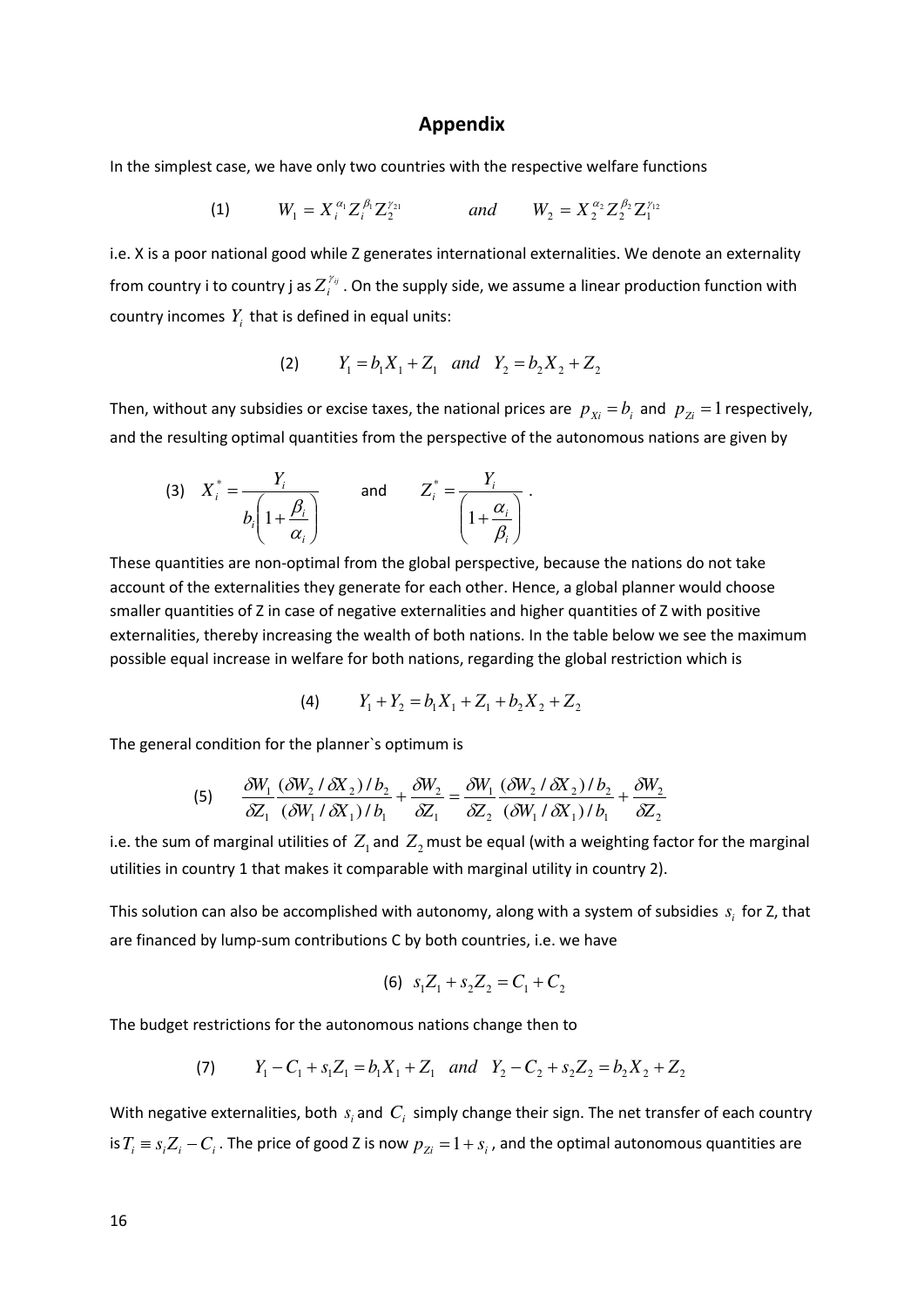(8) 
$$
X_i^* = \frac{Y_i - C_i}{b_i \left(1 + \frac{\beta_i}{\alpha_i}\right)}
$$
 and  $Z_i^* = \frac{Y_i - C_i}{\left(1 - s\left(1 + \frac{\alpha_i}{\beta_i}\right)\right)}$  respectively.

Generally, the optimal subsidies from the global perspective must satisfy

$$
(9)\left(\frac{s_2}{s_1}\right)^{*} = \frac{\left(\frac{\partial W_1}{\partial Z_2}\right)\left(\frac{\partial (Y_1 - C_1)}{\partial W_1}\right)}{\left(\frac{\partial W_2}{\partial Z_1}\right)\left(\frac{\partial (Y_2 - C_2)}{\partial W_2}\right)}
$$

i.e. their relation must be the same as the relation of their impacts on the respective other country`s welfare, the latter being measured in monetary units (i.e. the change in Hicks´ EV). <sup>[5](#page-17-0)</sup>In contrast, the contributions  $C_i$  can widely voluntarily be chosen. They lastly determine the percentage change in welfare for the countries and must only satisfy that no country is worse off than before in the end. Again, the exact solutions can only be calculated numerically.

|                             |                          | Example with negative externalities     | Example with positive externalities     |                |  |
|-----------------------------|--------------------------|-----------------------------------------|-----------------------------------------|----------------|--|
|                             | Country 1                | Country 2                               | Country 1                               | Country 2      |  |
| alpha                       | 0.5                      | 0.5                                     | 0.5                                     | 0.5            |  |
| beta                        | 0.5                      | 0.5                                     | 0.5                                     | 0.5            |  |
| gamma 1j                    | $\overline{\phantom{a}}$ | $-0.25$                                 | $\blacksquare$                          | 0.25           |  |
| gamma 2j                    | $-0.25$                  |                                         | 0.25                                    |                |  |
| Υ                           | 100.00                   | 80.00                                   | 100.00                                  | 80.00          |  |
| b                           | $\overline{2}$           | 3                                       | $\overline{a}$                          | $\mathfrak{Z}$ |  |
|                             | Autonomy solution        |                                         | Autonomy solution                       |                |  |
| X                           | 25,00                    | 13,33                                   | 25,00                                   | 13.33          |  |
| Z                           | 50,00                    | 40.00                                   | 50.00                                   | 40.00          |  |
| $\Rightarrow$ W             | 14.06                    | 8.68                                    | 88.91                                   | 61.41          |  |
|                             |                          | Planner solution (with equal rise in W) | Planner solution (with equal rise in W) |                |  |
| X                           | 31.51                    | 18.99                                   | 20.57                                   | 10.29          |  |
| Z                           | 34.54                    | 25.47                                   | 56.57                                   | 51.44          |  |
| $\Rightarrow$ W             | 14.69                    | 9.07                                    | 91.34                                   | 63.09          |  |
| $\Rightarrow$<br>rise in W  | 4.5%                     | 4.5%                                    | 2.7%                                    | 2.7%           |  |
|                             |                          | Corresponding bargaining solution       | Corresponding bargaining solution       |                |  |
| Subsidy s per Z-unit        | $-0.82$                  | $-1.24$                                 | 0.27                                    | 0.40           |  |
| Total subsidy $S = s^*Z$    | $-28.49$                 | $-31.51$                                | 15.44                                   | 20.57          |  |
| <b>Total contribution C</b> | $-26.04$                 | $-33.95$                                | 17.74                                   | 18.27          |  |
| Net transfer T made         | 2.44                     | $-2.44$                                 | 2.30                                    | $-2.30$        |  |
| Net income Y - C            | 126.04                   | 113.95                                  | 82.26                                   | 61.73          |  |
| $\Rightarrow$ X             | 31.51                    | 18.99                                   | 20.57                                   | 10.29          |  |
| $\Rightarrow$ Z             | 34.54                    | 25.47                                   | 56.57                                   | 51.44          |  |
| $\Rightarrow$ W             | 14.69                    | 9.07                                    | 91.34                                   | 63.09          |  |
| $\Rightarrow$<br>rise in W  | 4.5%                     | 4.5%                                    | 2.7%                                    | 2.7%           |  |

<span id="page-17-0"></span>5 We have  $_1$   $\alpha$ <sub>1</sub> $_1$   $\alpha$ <sub>1</sub>  $\frac{2}{2}$   $\frac{0.2}{2}$ 2  $v_2$ *)*  $v_2$ <sup>2</sup>  $1 - \frac{C_1}{1}$  or  $1$  $(\delta W_1/\delta X_1)$  $(\delta W_2 / \delta X_2)$  $(Y_2 - C_2)$  $(Y_1 - C_1)$  $W_1 / \delta X_1$ )/b  $W_2 / \delta X_2$ )/b  $(Y_2 - C_2)$ / $\delta W$  $(Y_1 - C_1) / \delta W$  $\delta$ W, I  $\delta$  $\delta \! W_{\! \circ}$  /  $\delta \!$  $\delta(Y_{2}-C_{2})/\delta$  $\frac{\delta(Y_1 - C_1)/\delta W_1}{\delta Y_1} =$ −  $-\frac{C_1}{\delta}$ ,  $\delta W_1$  =  $\frac{(\delta W_2/\delta X_2)/b_2}{(\delta W_1/\delta X_2)/b_2}$ , i.e. the weighting factors in (5) and (9) are equal.

 $\overline{\phantom{a}}$